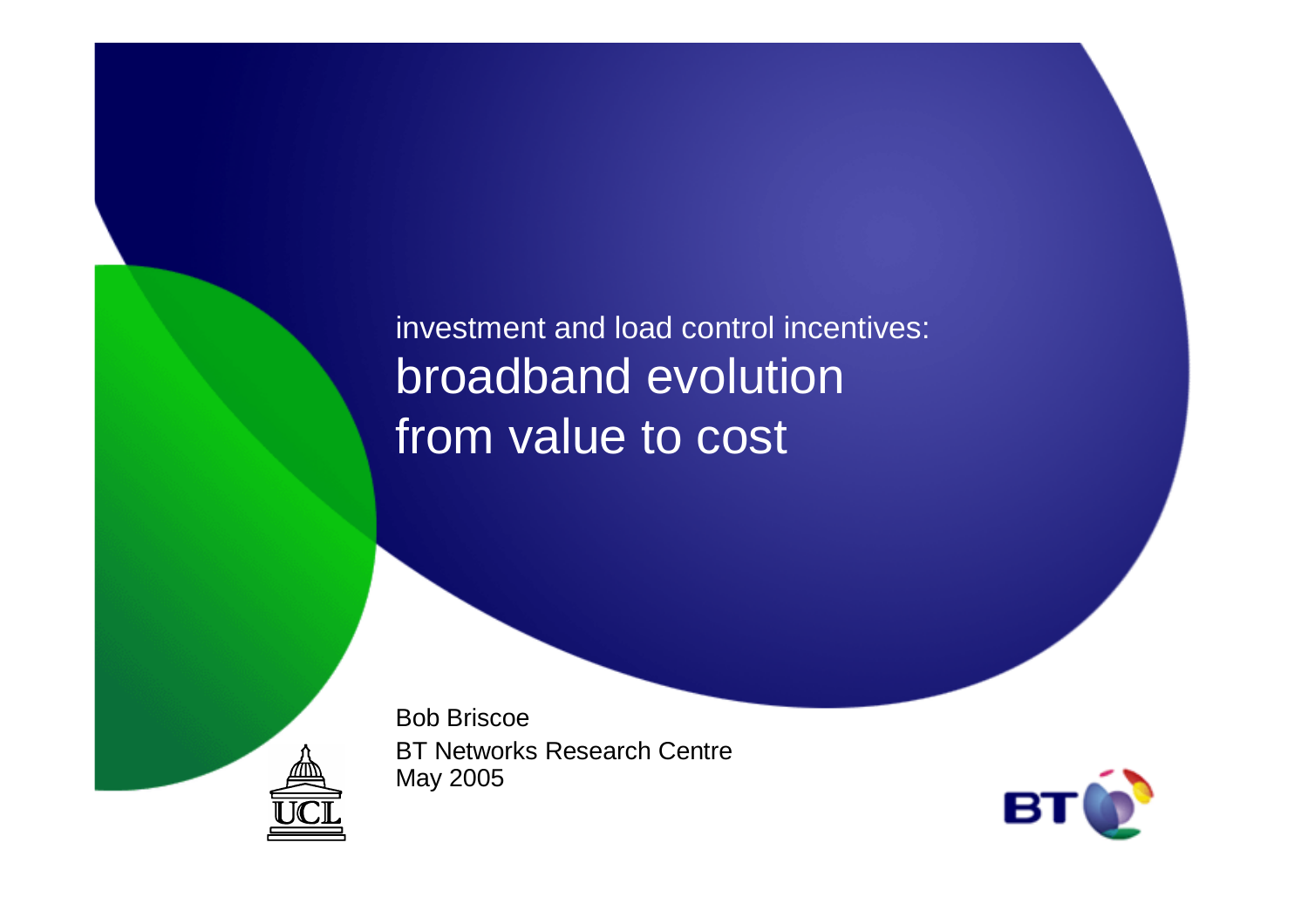- 
- $\checkmark$  computer-assisted user incentives: v. cheap, strategy-proof sol'n
- investment incentives: poor commoditised, highly competitive
- • salvation?
	- competition far from perfect •
	- $\Rightarrow$  value-based not cost-based charging
- • evolution to end-game
	- competition: cost-based charging hole grows from middle of Internet •
- $\bullet$  end-game
	- internal markets (wholesale/interconnect) driven to congestion pricing $\bullet$
	- $\bullet$ retail human-customer markets layered on top
- googly
	- •fast or total commoditisation



costvalue

costvalue

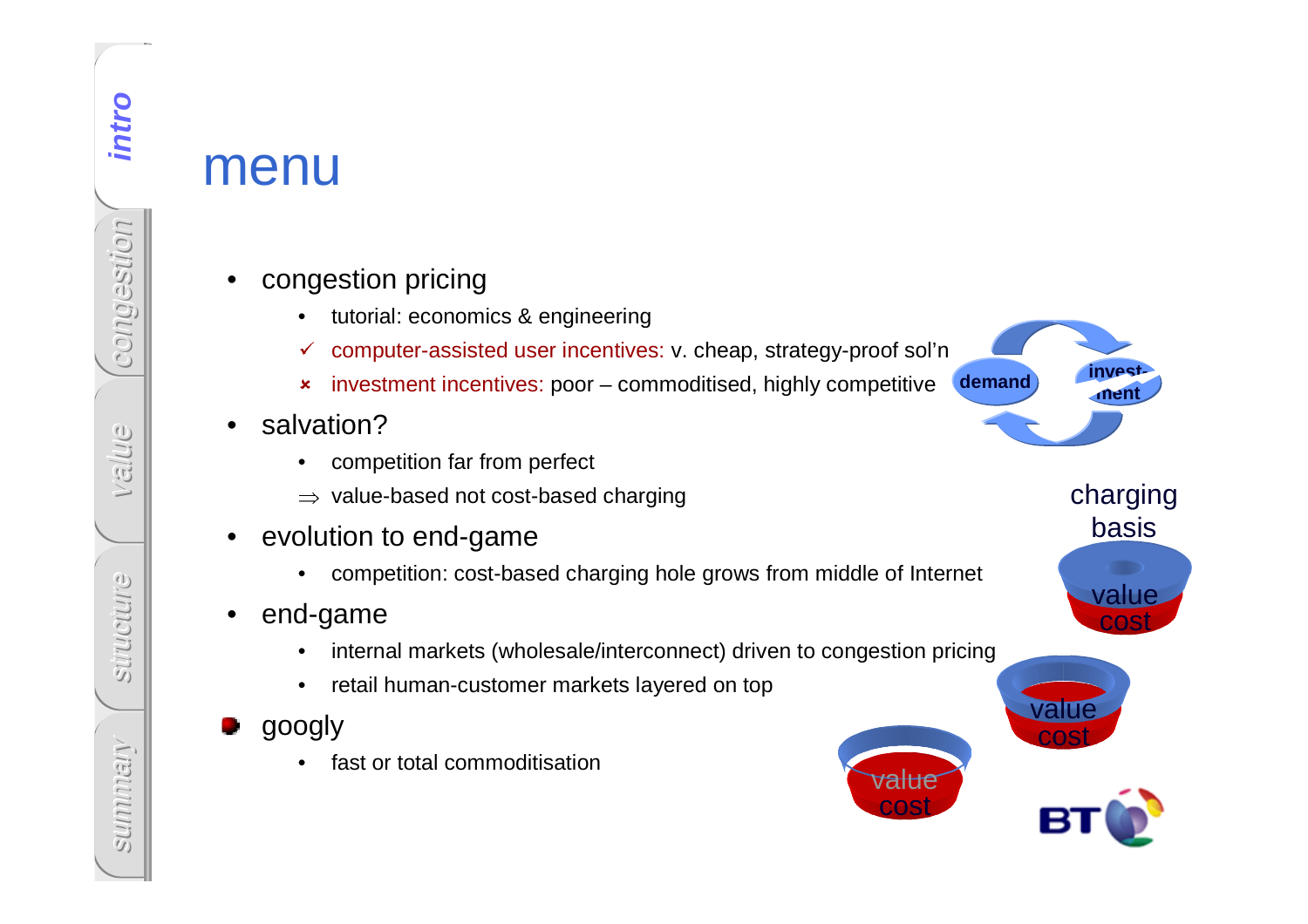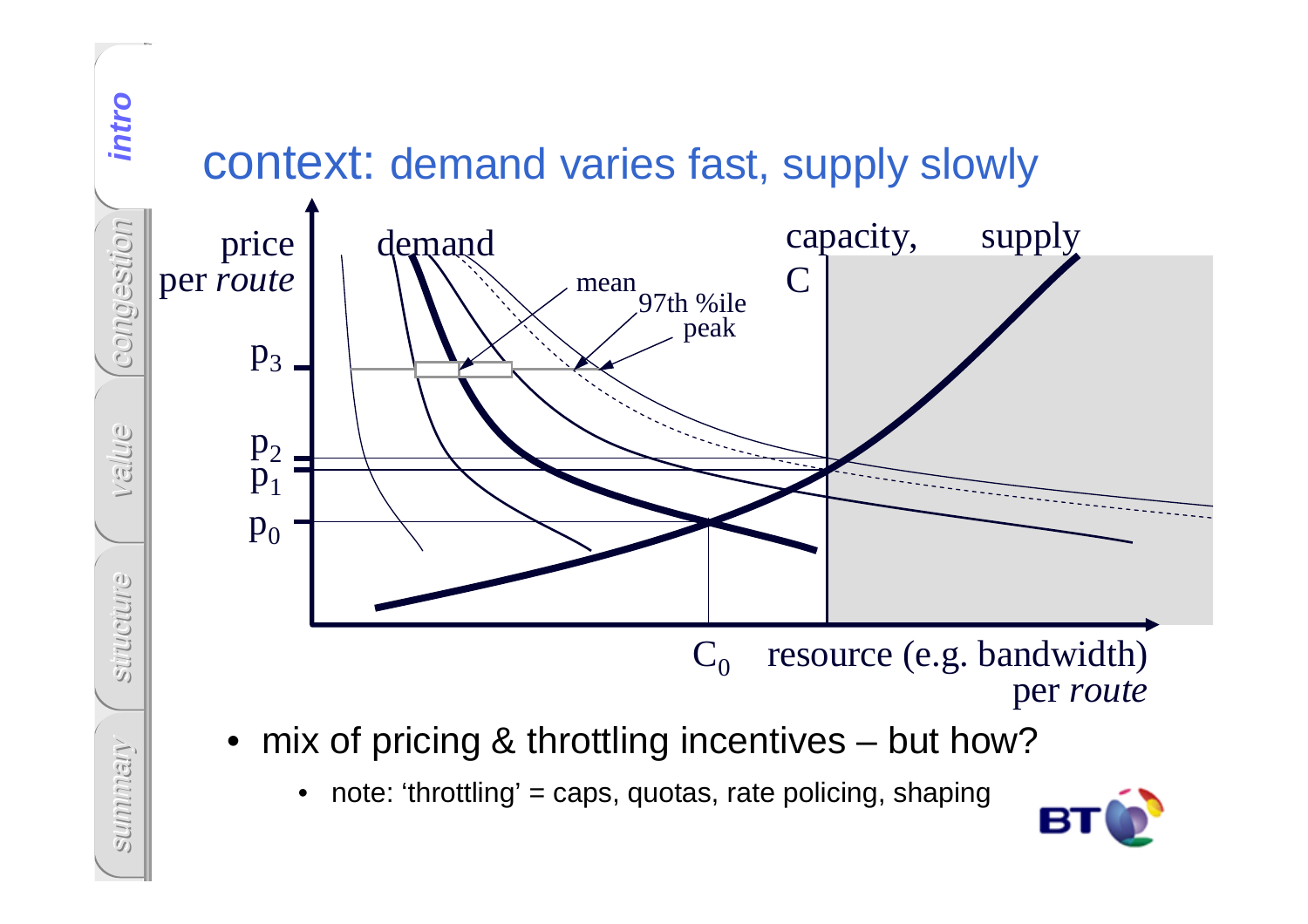





- -
	-
	-



intro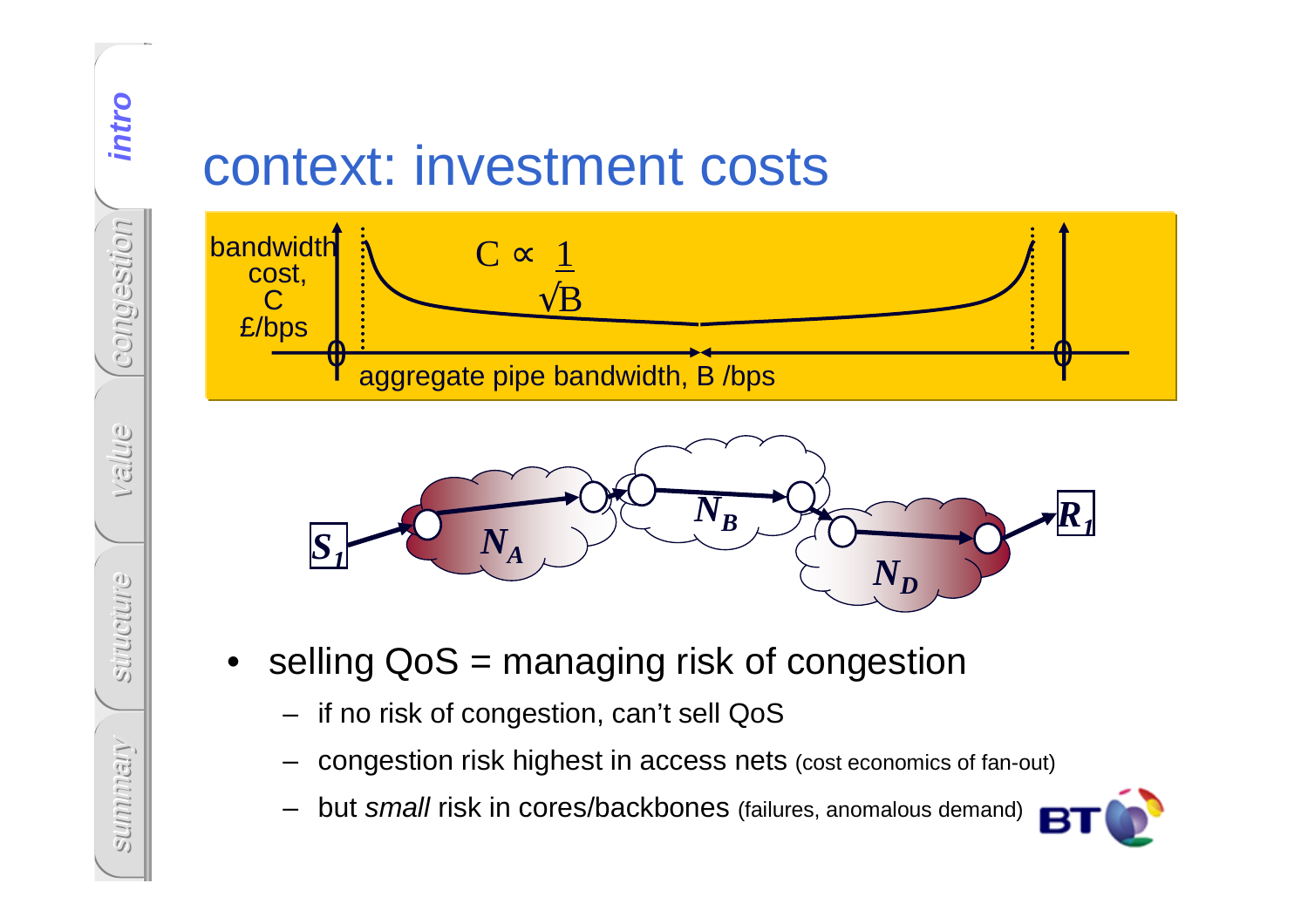# congestion pricingtutorial: economics & engineering

an Internet proof against strategising machines

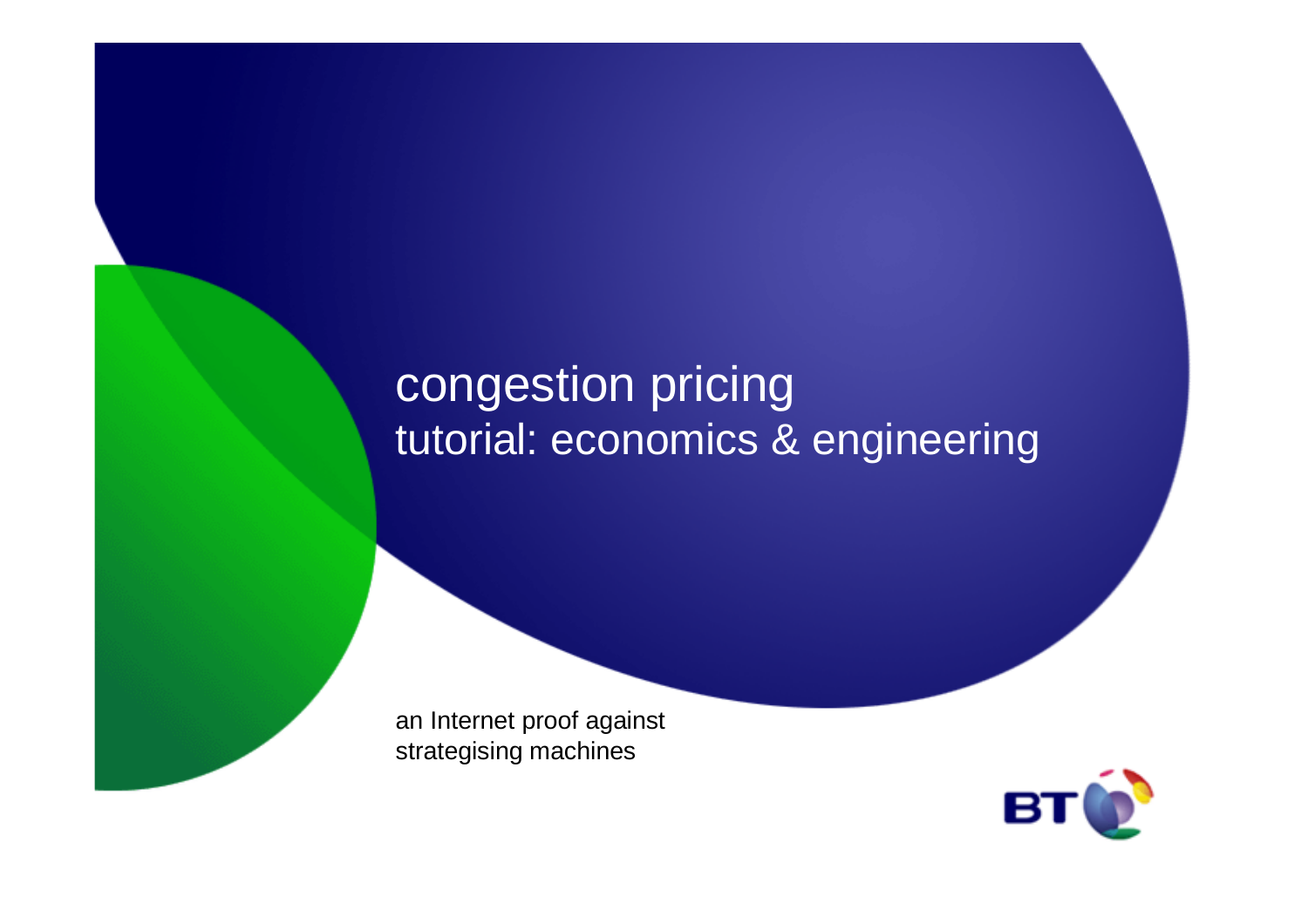

# costs

- •infrastructure costs: sunk
- •operational costs: usage independent
- •usage and congestion: cost operator nothing
- congestion: costs those sharing each resource•
	- • **congestion definition:**  probability that serving one (packet) will cause another not to be served to its reqs
- • approximations to congestion metrics (we'll come back to these)
	- 1. by time: time-of-day volume pricing
	- 2. by route: on/off-net, domain hops, distance
	- 3. by class of service: flat fee for each class, volume price for each class
- • accurate congestion metrics (in all 3 dimensions)
	- •loss rate
	- explicit congestion notification…•

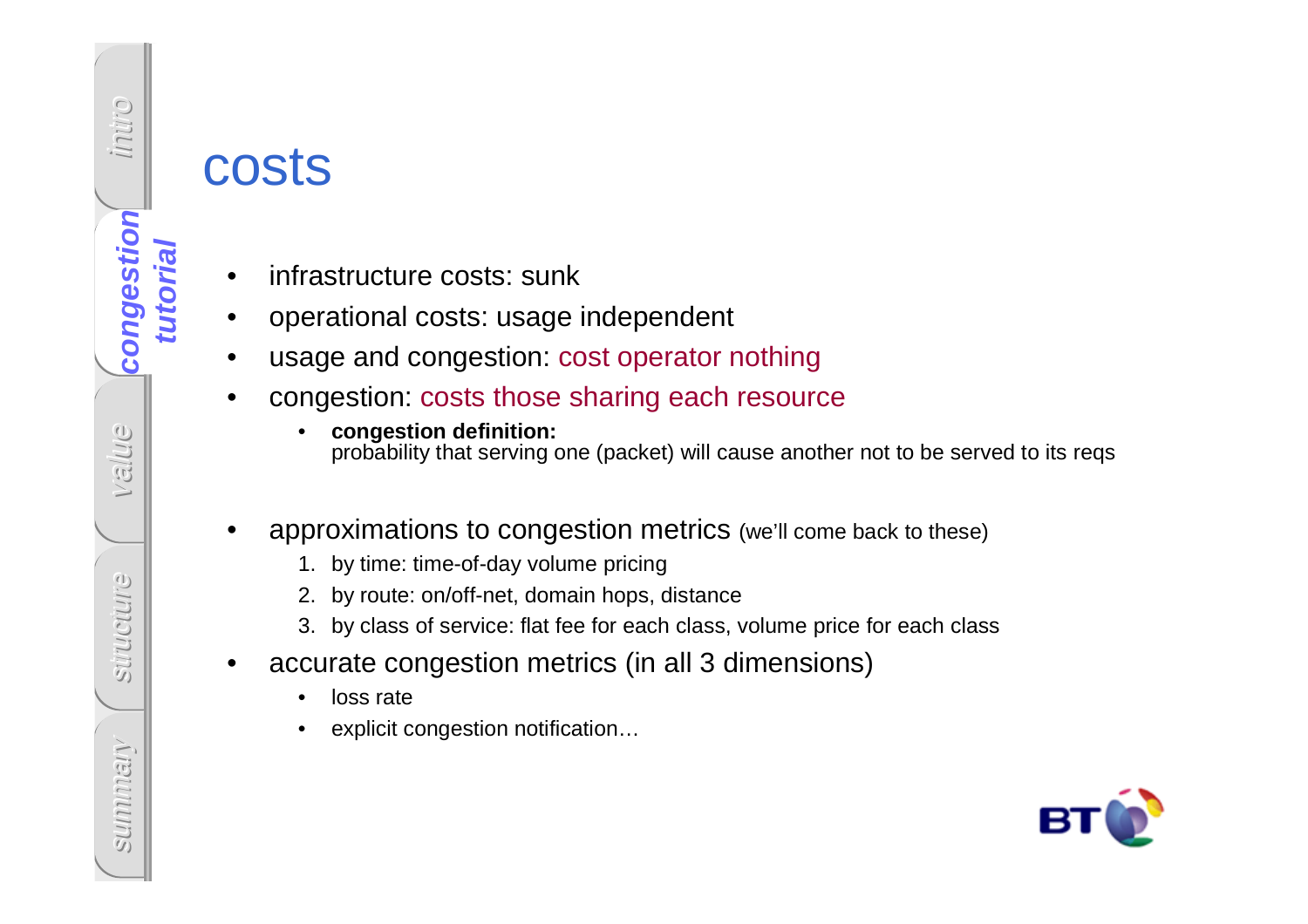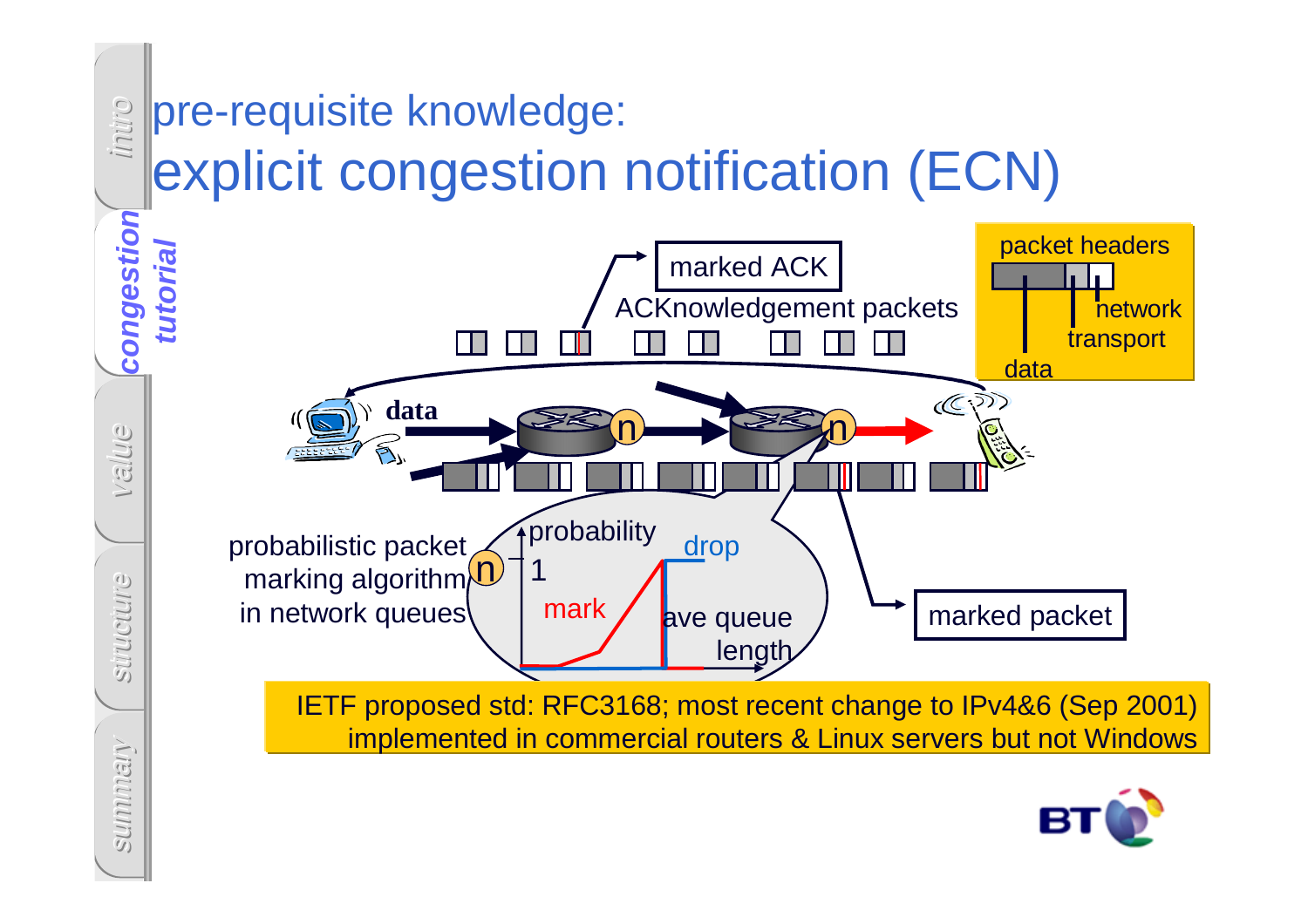

- first sign of congestion is loss $\bullet$
- $\bullet$ loss is an impractical metric for charging (metering holes)
- •with ECN

intro

**congestion** 

congestion

**tutorial**

value

summary **congestion**

structure

**SUMMINSIT** 

Stiructure

- notifies incipient congestion before service degrades $\bullet$
- $\bullet$ volume charging but only of marked packets ⇒ congestion charging

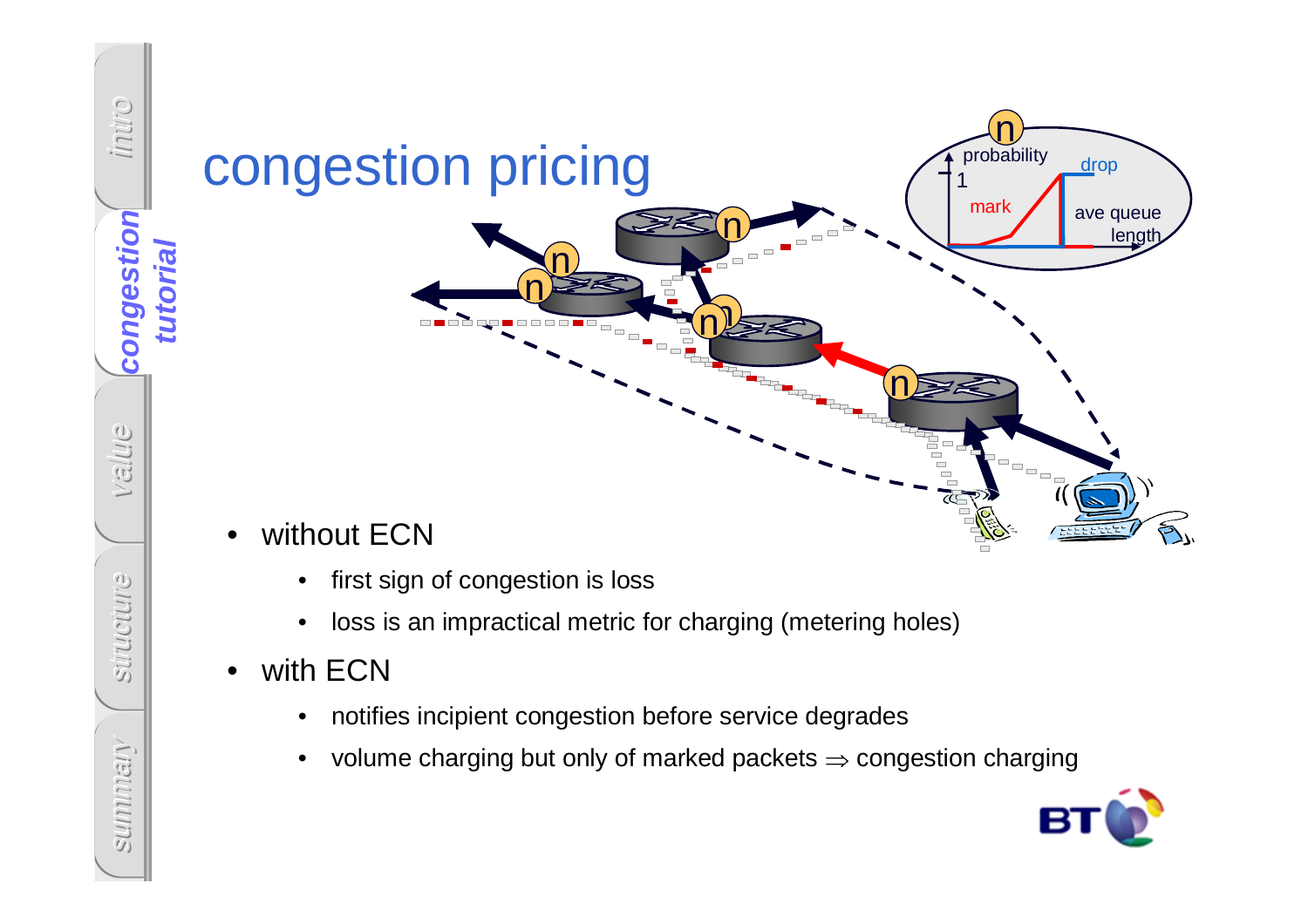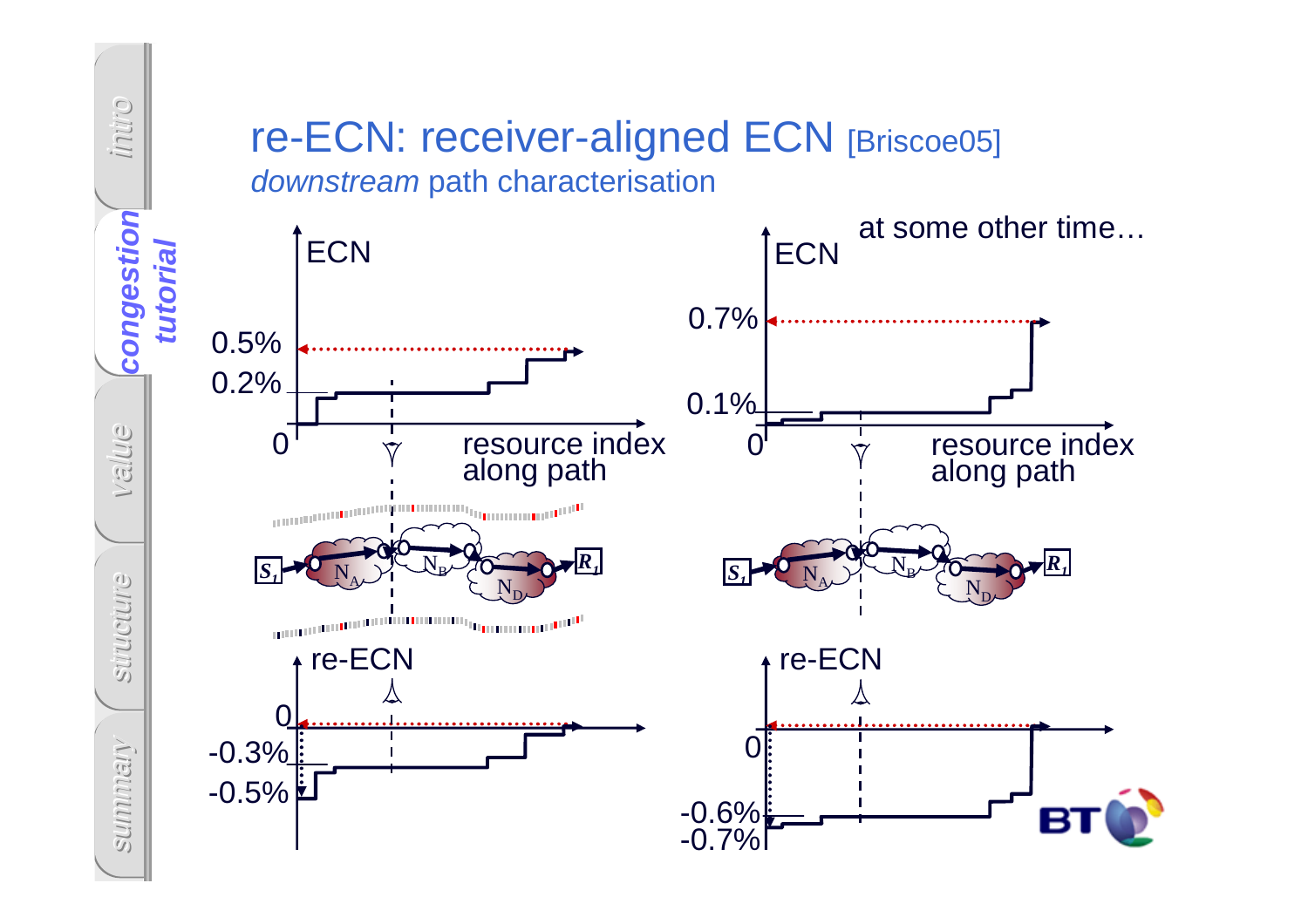![](_page_9_Figure_0.jpeg)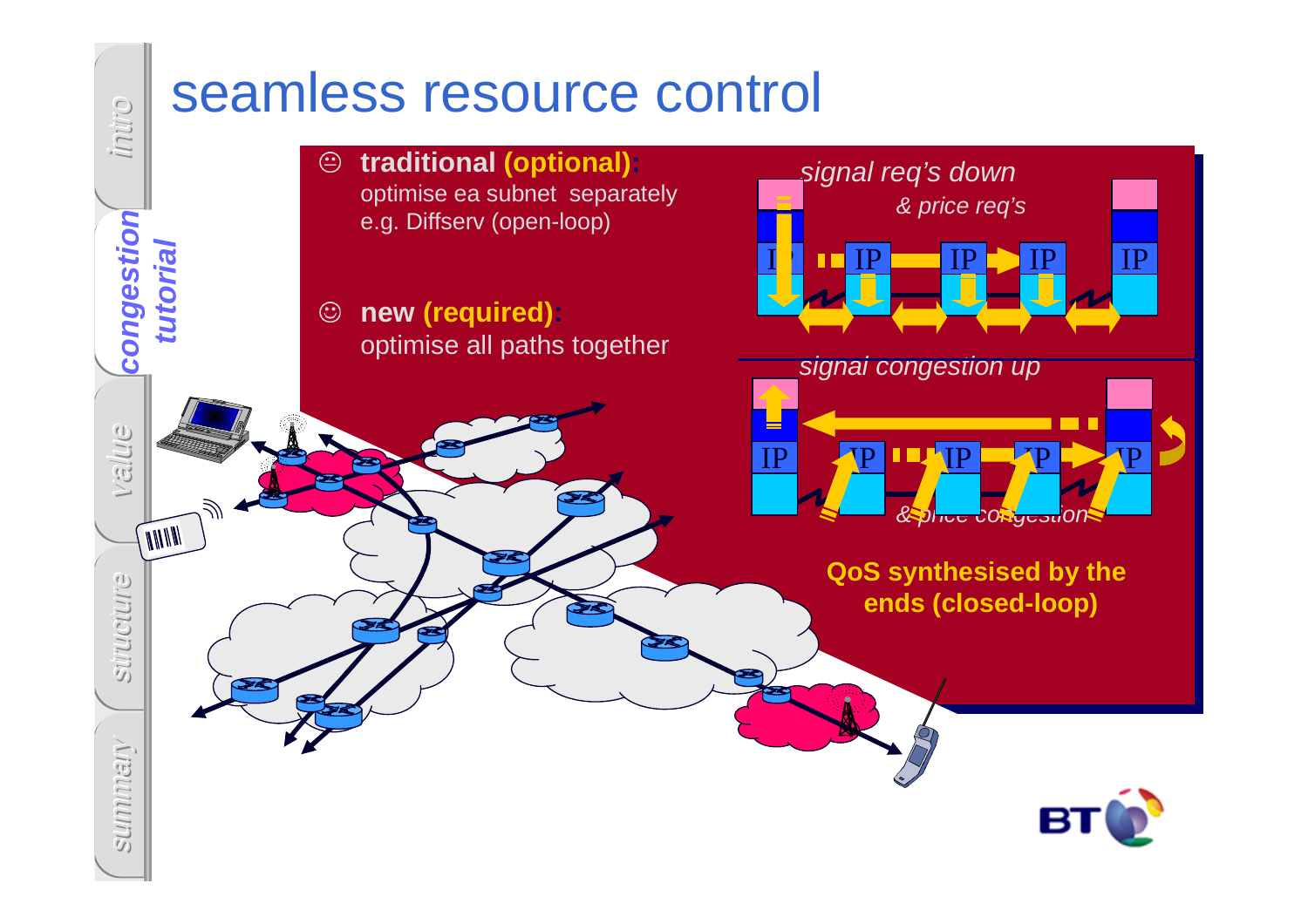![](_page_10_Figure_0.jpeg)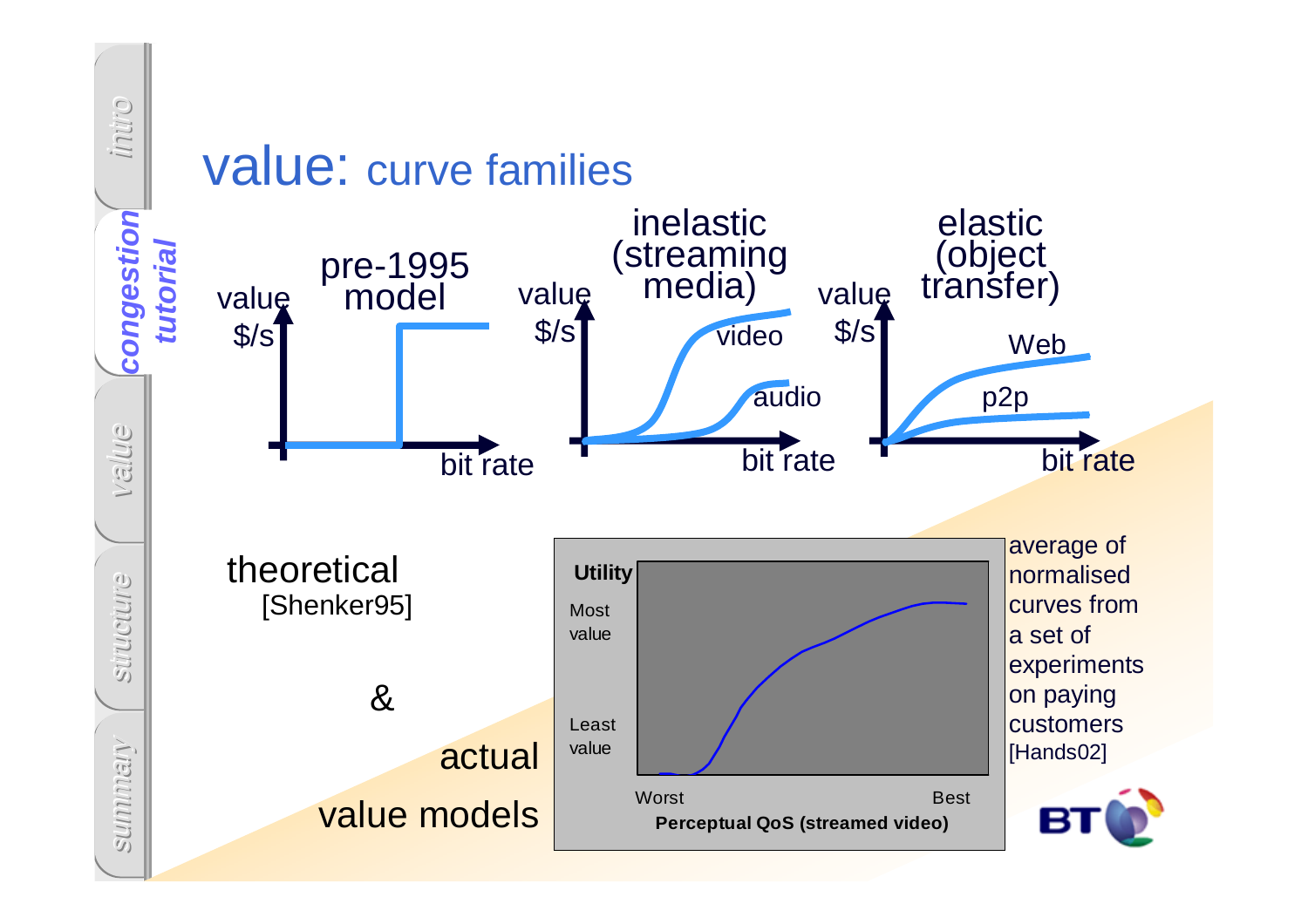![](_page_11_Figure_0.jpeg)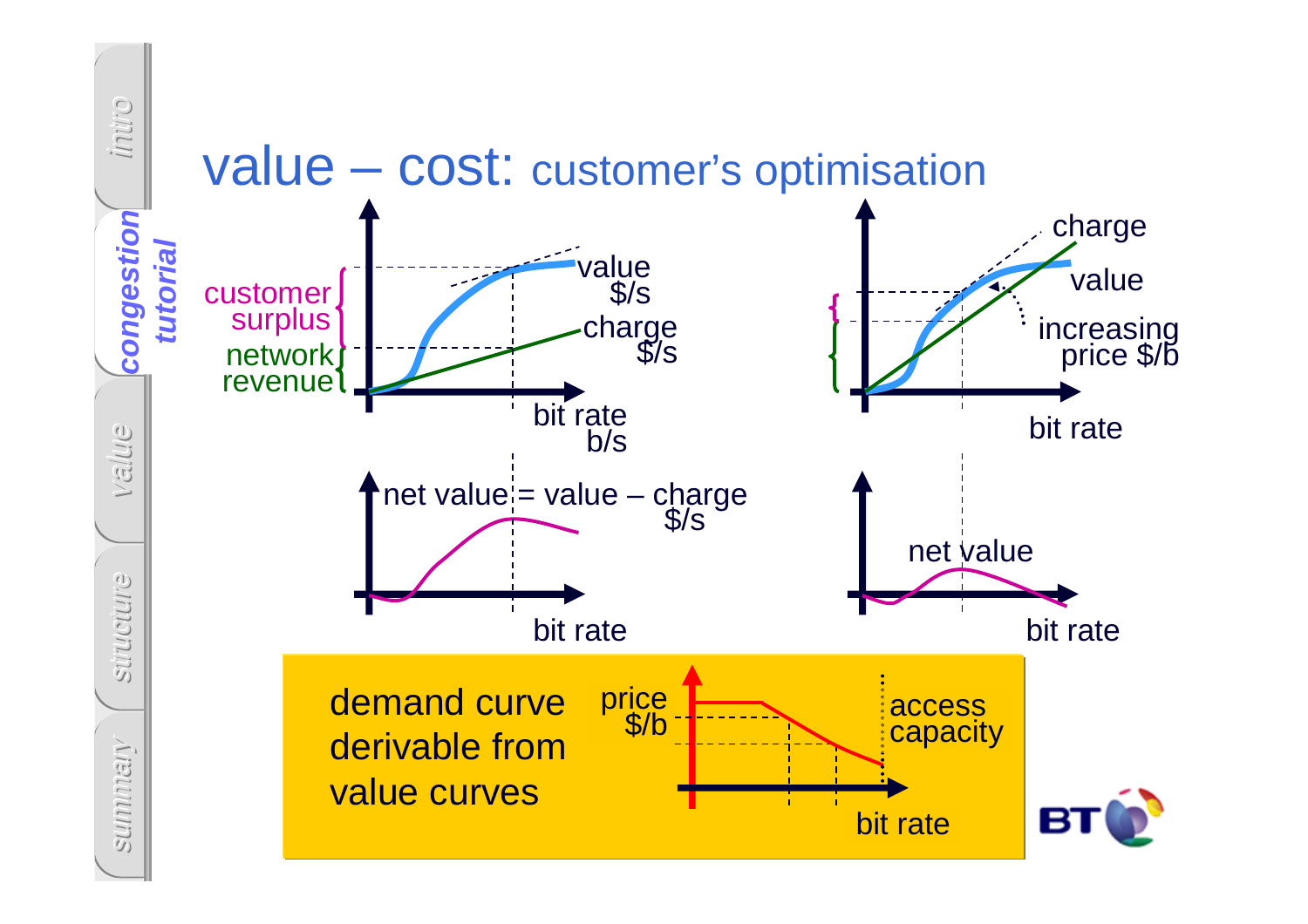![](_page_12_Figure_0.jpeg)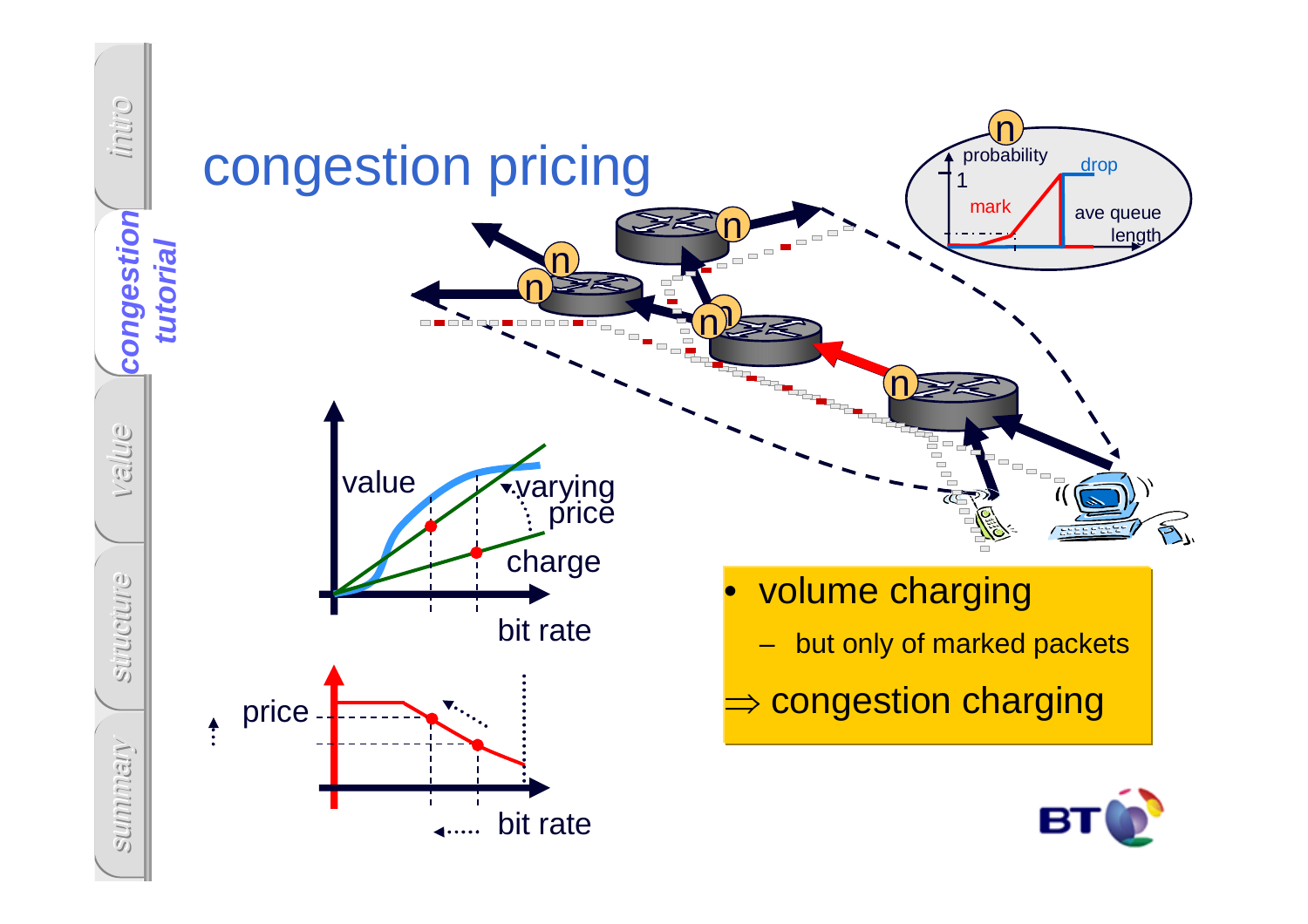![](_page_13_Figure_0.jpeg)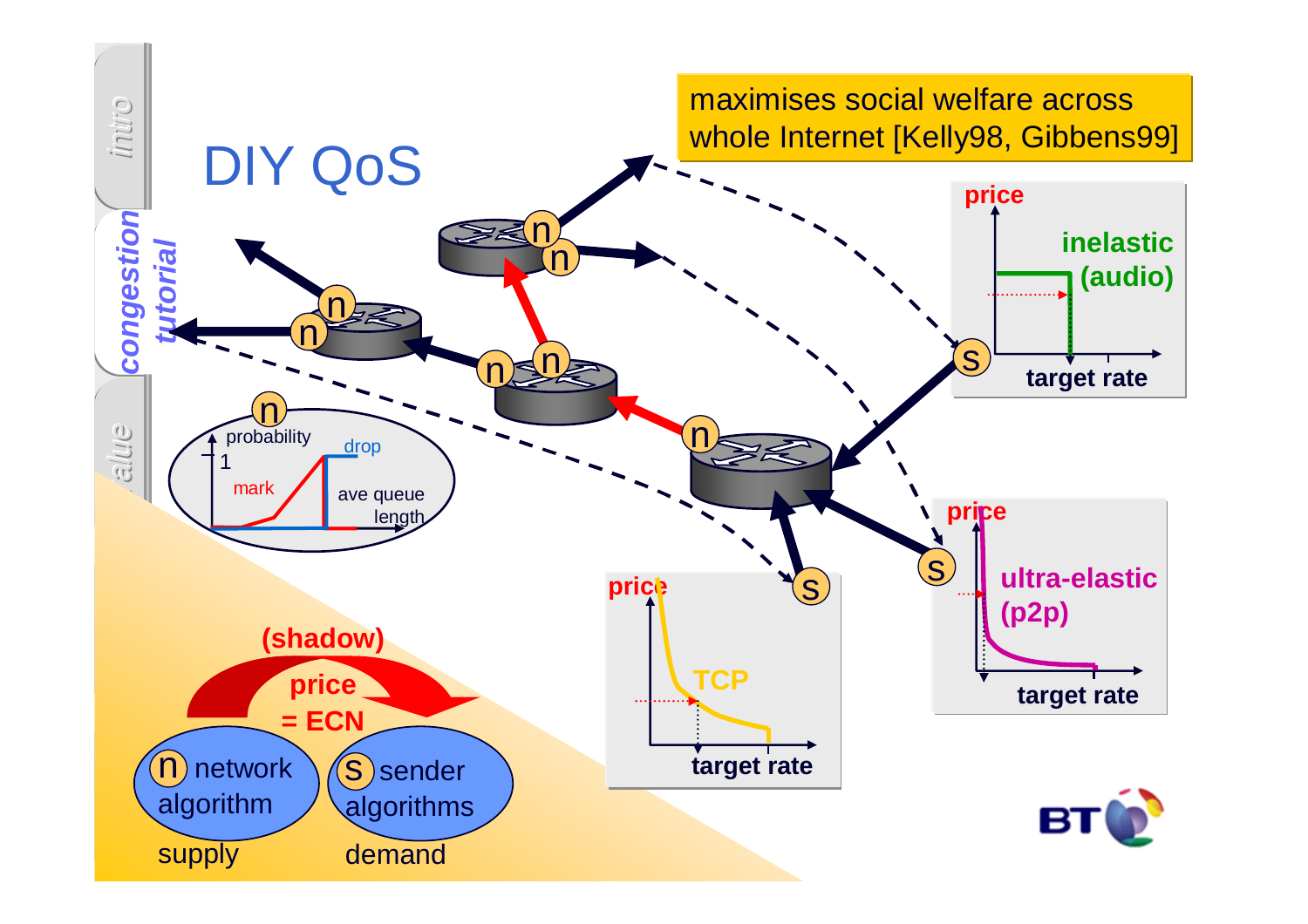![](_page_14_Figure_0.jpeg)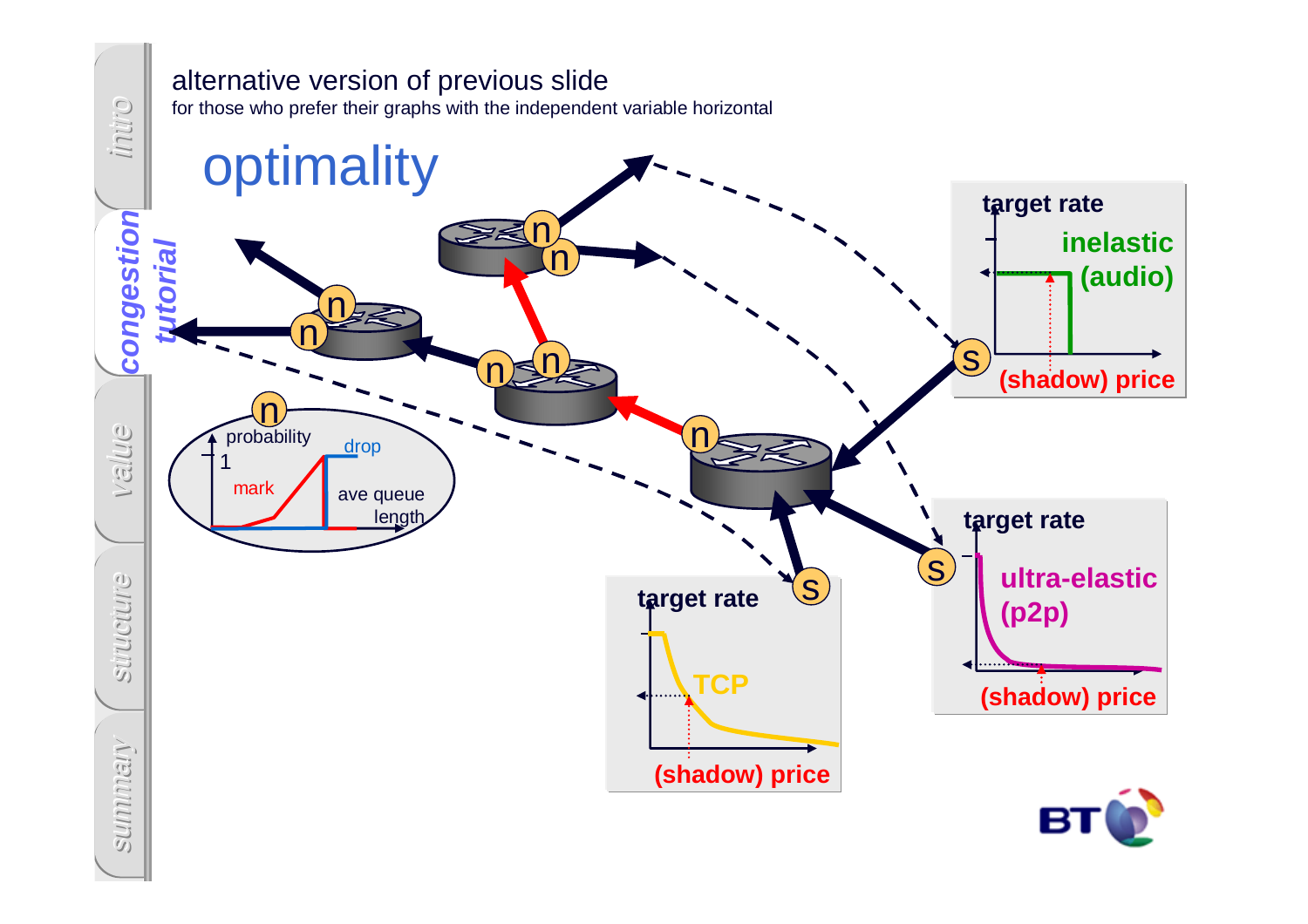![](_page_15_Figure_0.jpeg)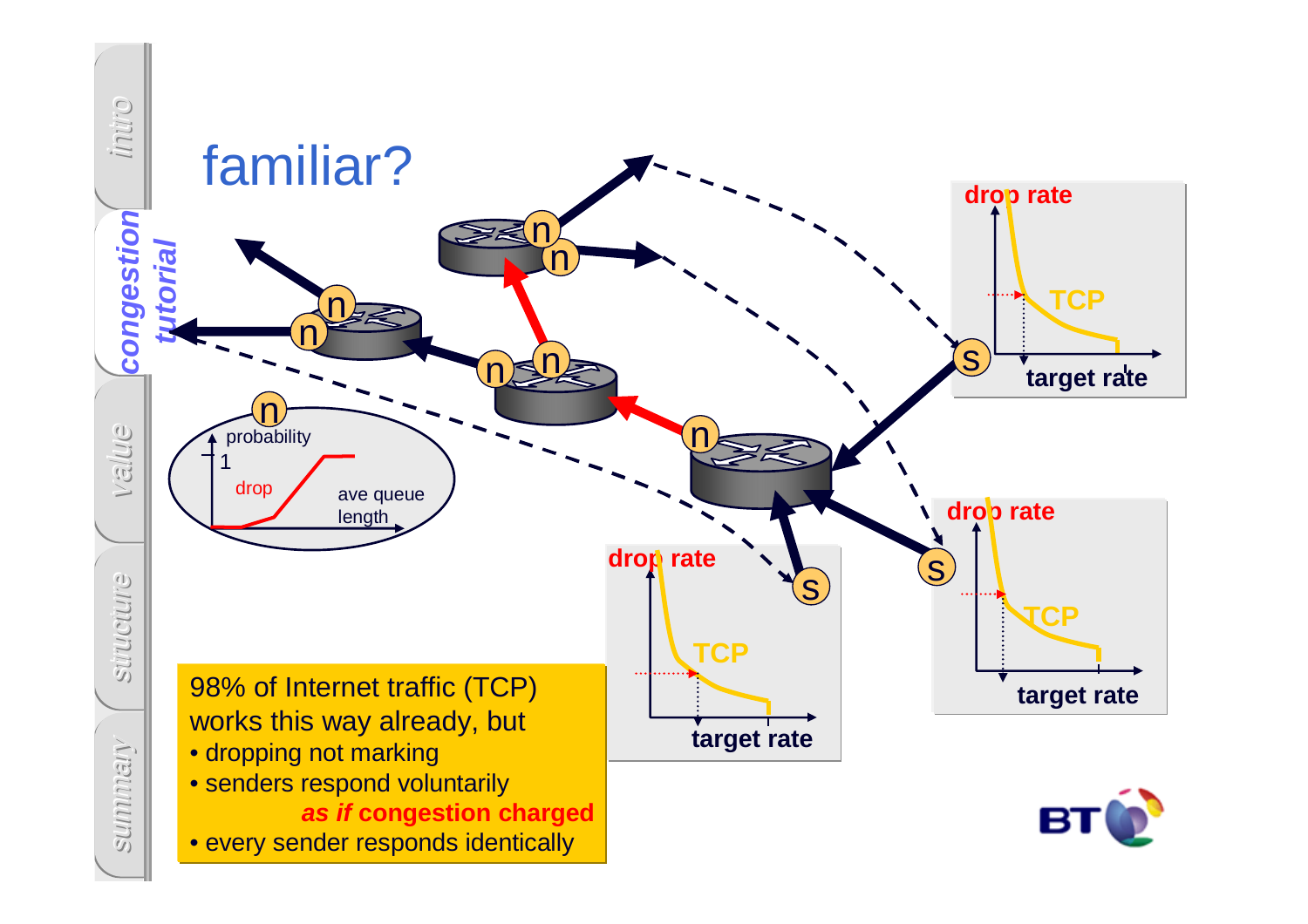# shaping short-term demand with flat pricing

recall…

intro

**congestion** 

congestion

**tutorial**

value

summary **congestion**

structure

**SUIMMISIN** 

Structure

## context: demand varies fast, supply slowly

VIMMMM

- • mix of pricing & throttling incentives – but how?
	- •note: 'throttling' = caps, quotas, rate policing, shaping

![](_page_16_Figure_5.jpeg)

- •human customers highly averse to unpredictable pricing
- • answer: congestion-based throttling – example [Briscoe05]:
	- •customer pays monthly flat fee subscription (congestion credit limit)
	- •congestion 'cost' metered by customer's access provider
	- •if (variable) cost in danger of exceeding (flat) income, throttle traffic
	- •can focus throttling proportionate to congestion on each route
- cf. volume caps (but better)

![](_page_16_Picture_13.jpeg)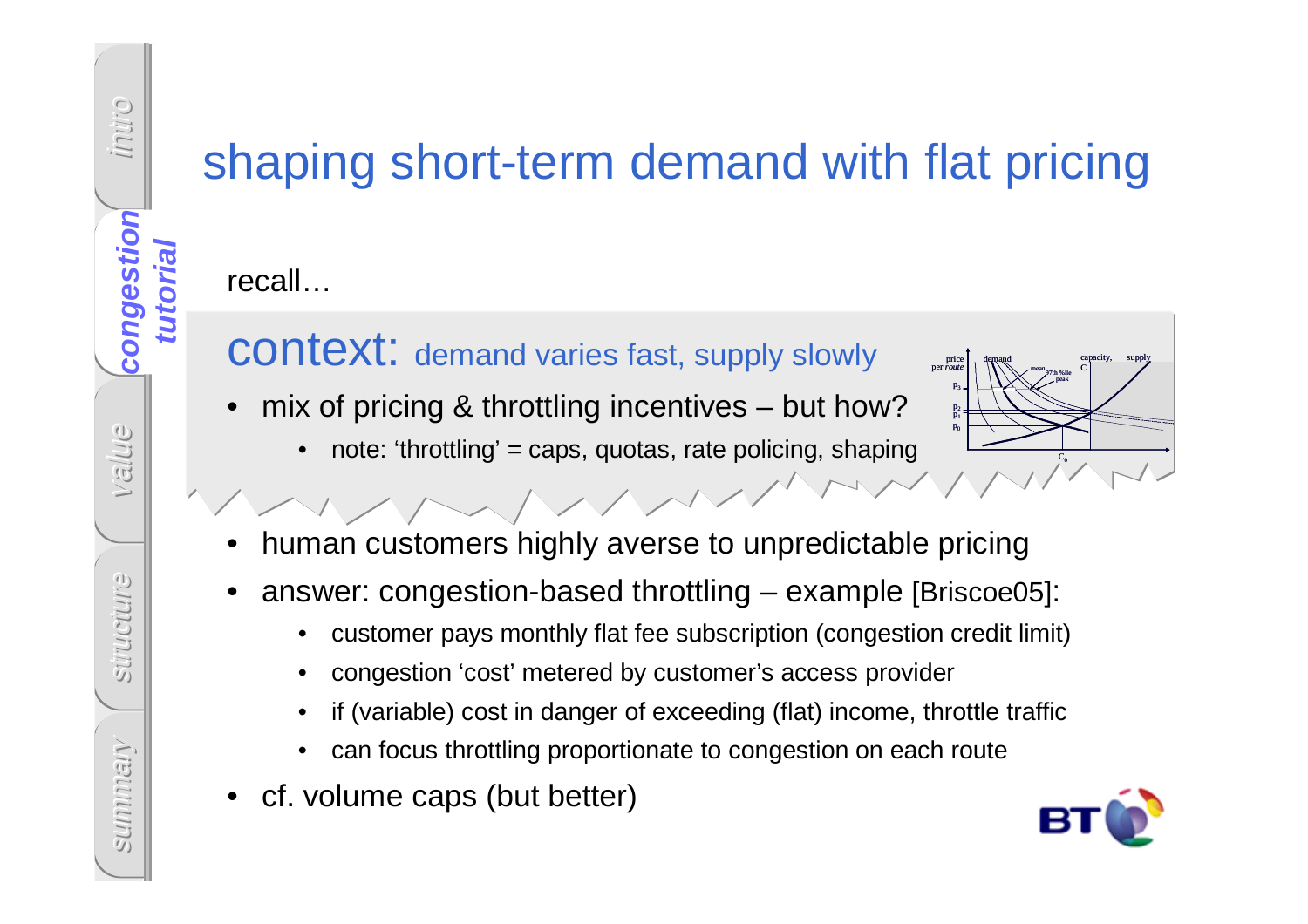![](_page_17_Picture_0.jpeg)

# supply side

recall…

# costs

- •congestion: costs those sharing each resource
- •usage and congestion: **cost operator nothing**

- Q so who should collect the congestion charge?
- A the operator offsets the marginal cost of capacity…

![](_page_17_Picture_8.jpeg)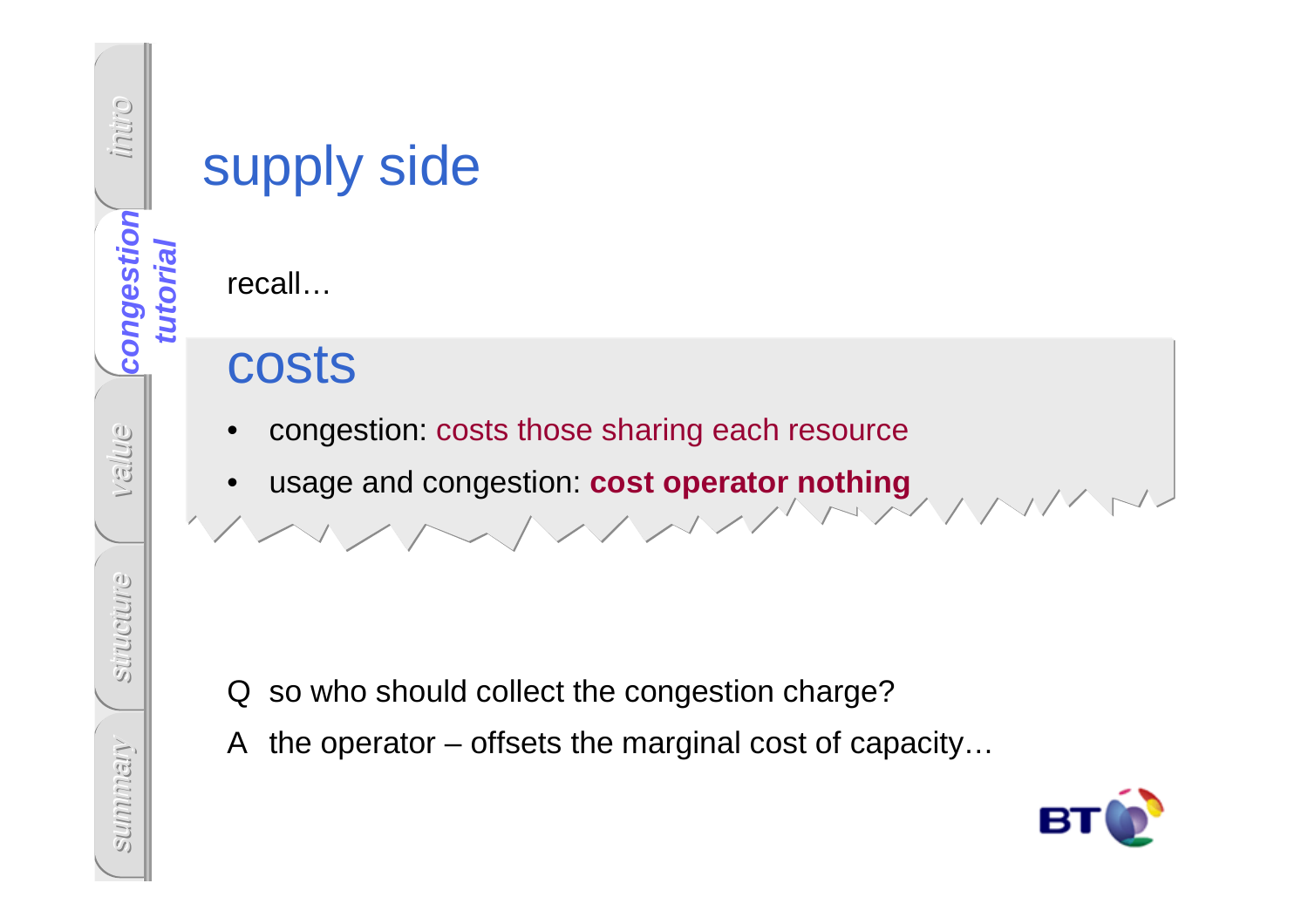# congestion pricing - inter-domain [Briscoe05]

intro

**congestion** 

congestion

**tutorial**

*downstream path shadowprice, Qi*

- • $\boldsymbol{Q}_i$  = fraction of volume marked with ECN (the shadow price)
- • $\boldsymbol{Q}_{i}$  metered between domains by single bulk counter
- • sending domain pays receiving domain congestion charge  $\bm{C} = \lambda \bm{Q}_i$  $\omega$  relatively fixed price λ
- •automagically shares congestion revenue across domains
- •within a domain, *Qi* directs shares of resource provisioning

![](_page_18_Figure_6.jpeg)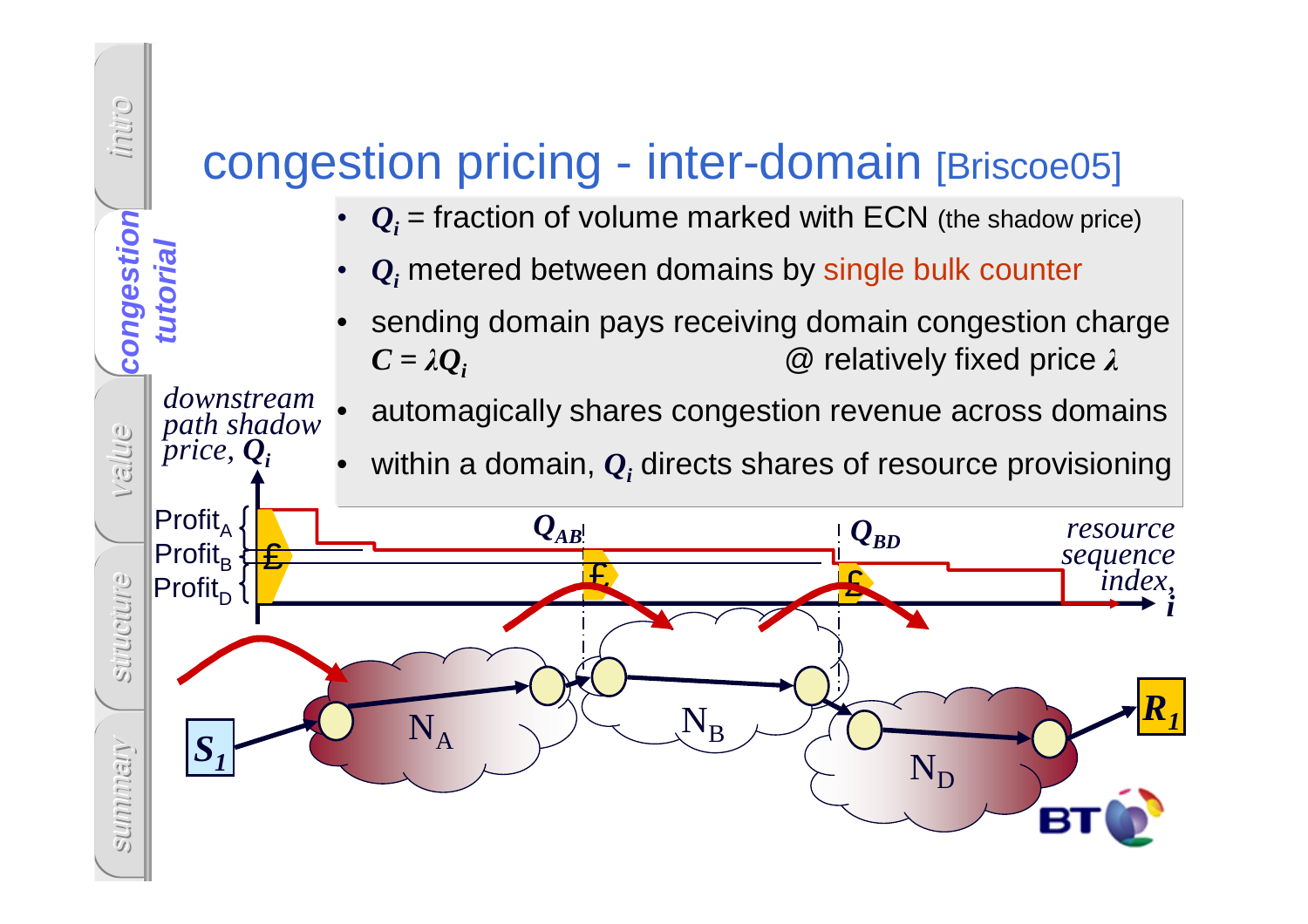![](_page_19_Figure_0.jpeg)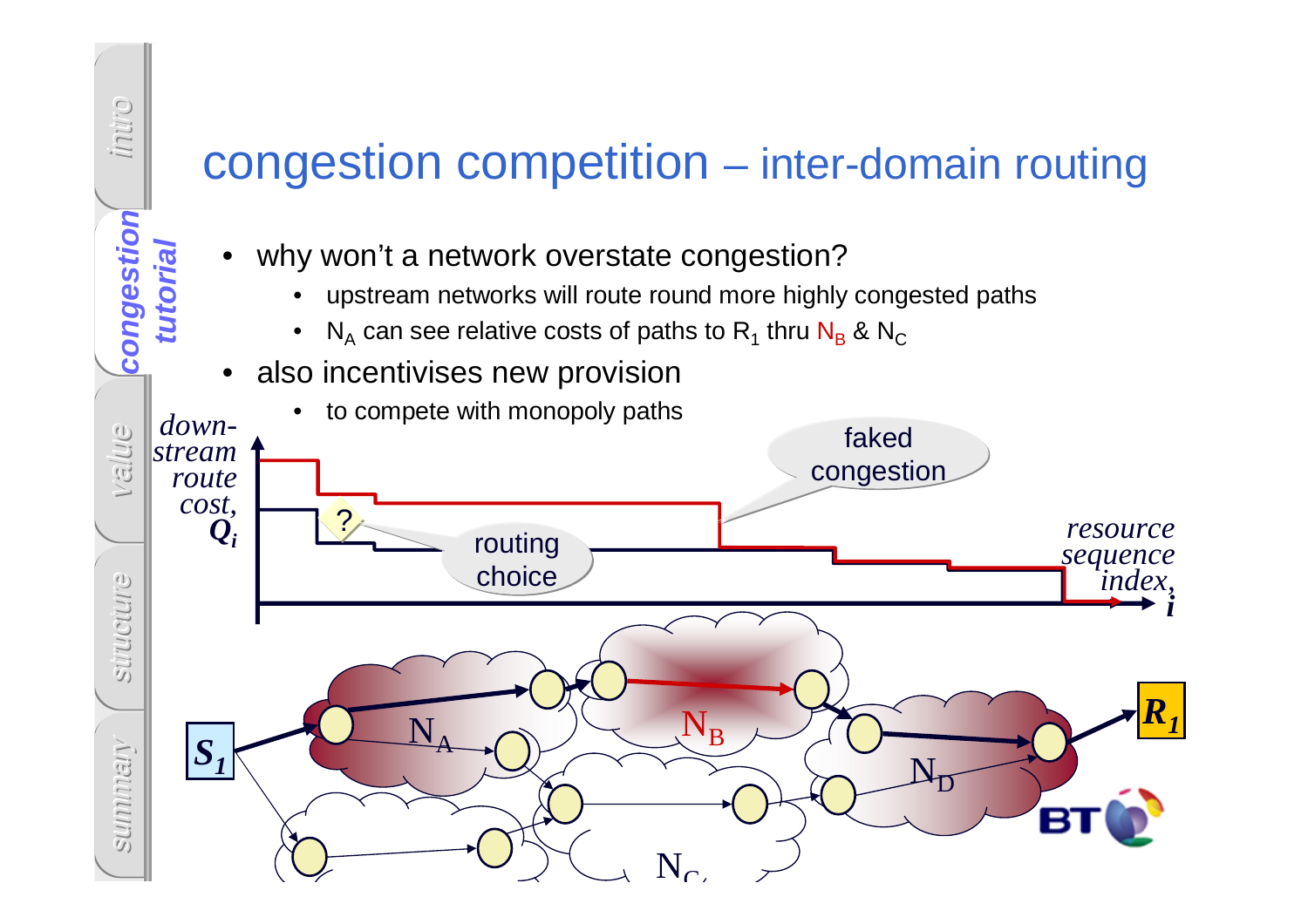![](_page_20_Figure_0.jpeg)

•

…

# congestion notification also underlies…

- • scalable flow admission control
	- $\bullet$  for S-shaped value curves(inelastic streaming media)

![](_page_20_Figure_4.jpeg)

- •verifying impairment budgets in SLAs
- •resource allocation for VPNs

![](_page_20_Figure_7.jpeg)

![](_page_20_Picture_8.jpeg)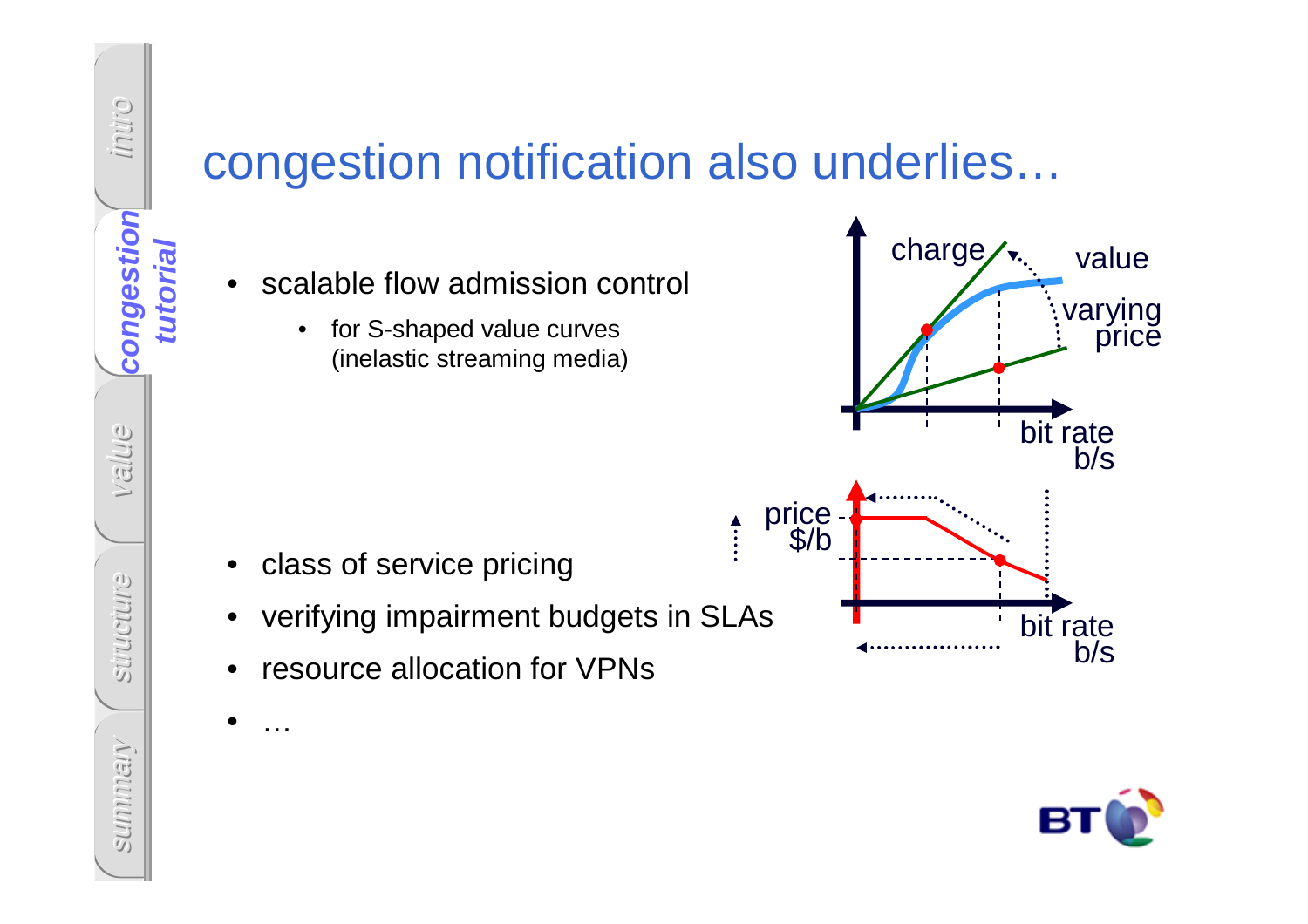**tutorial**

# what's wrong with what we've got?

recall…

## costs

- approximations to congestion metrics •
	- 1. by time
		- time-of-day volume pricing $\bullet$
	- 2. by route
		- on/off-net •
		- •domain hops
		- •distance
	- 3. by class of service
		- flat fee for each class•
		- volume price for each class• $\sim$
- • dilemma
	- nothing wrong with these… for humans•
	- •but computers will exploit every gap in every approximation

![](_page_21_Picture_17.jpeg)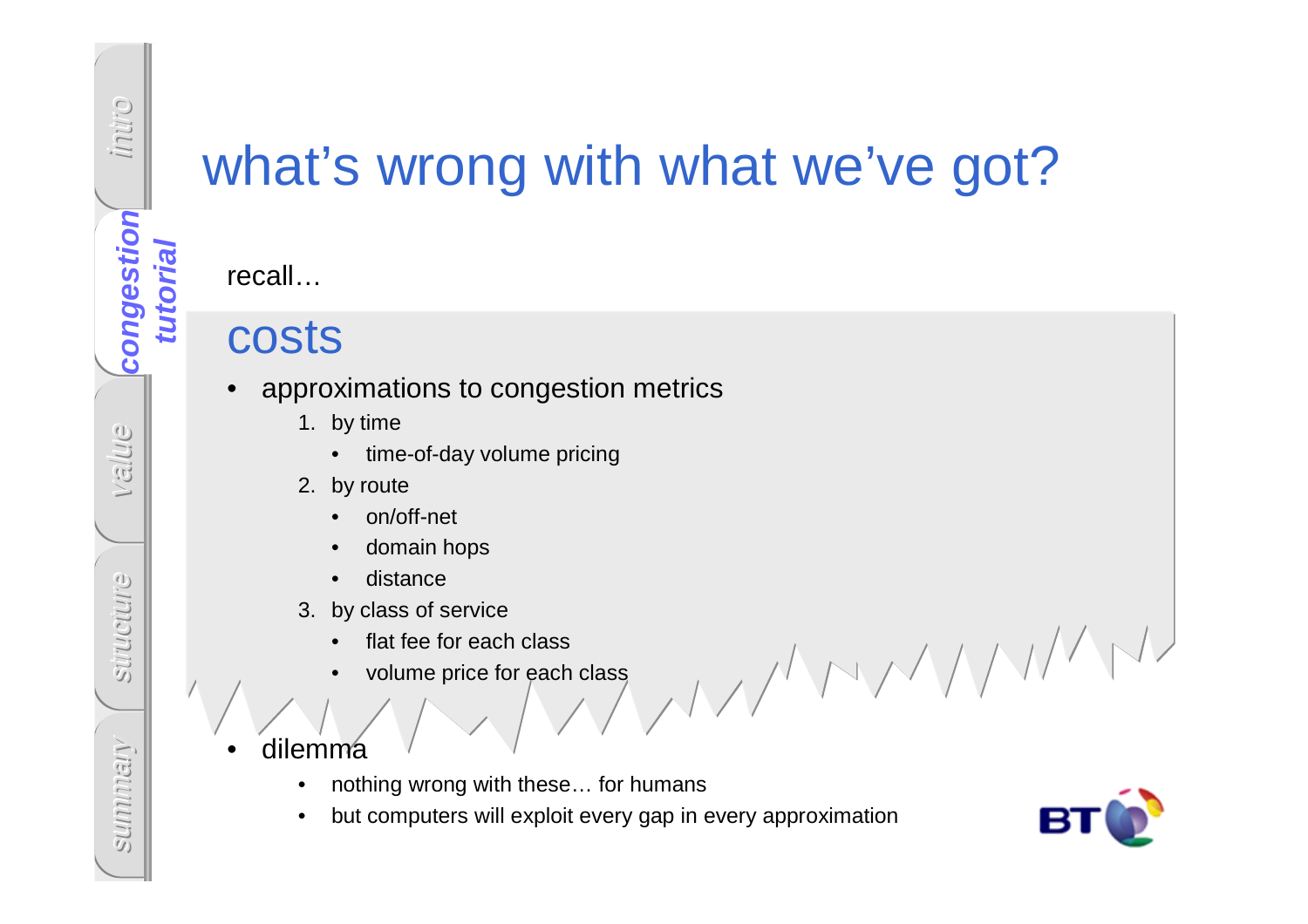# congestion pricingthe hammer for every nail

investmentdemand

# but…

![](_page_22_Picture_3.jpeg)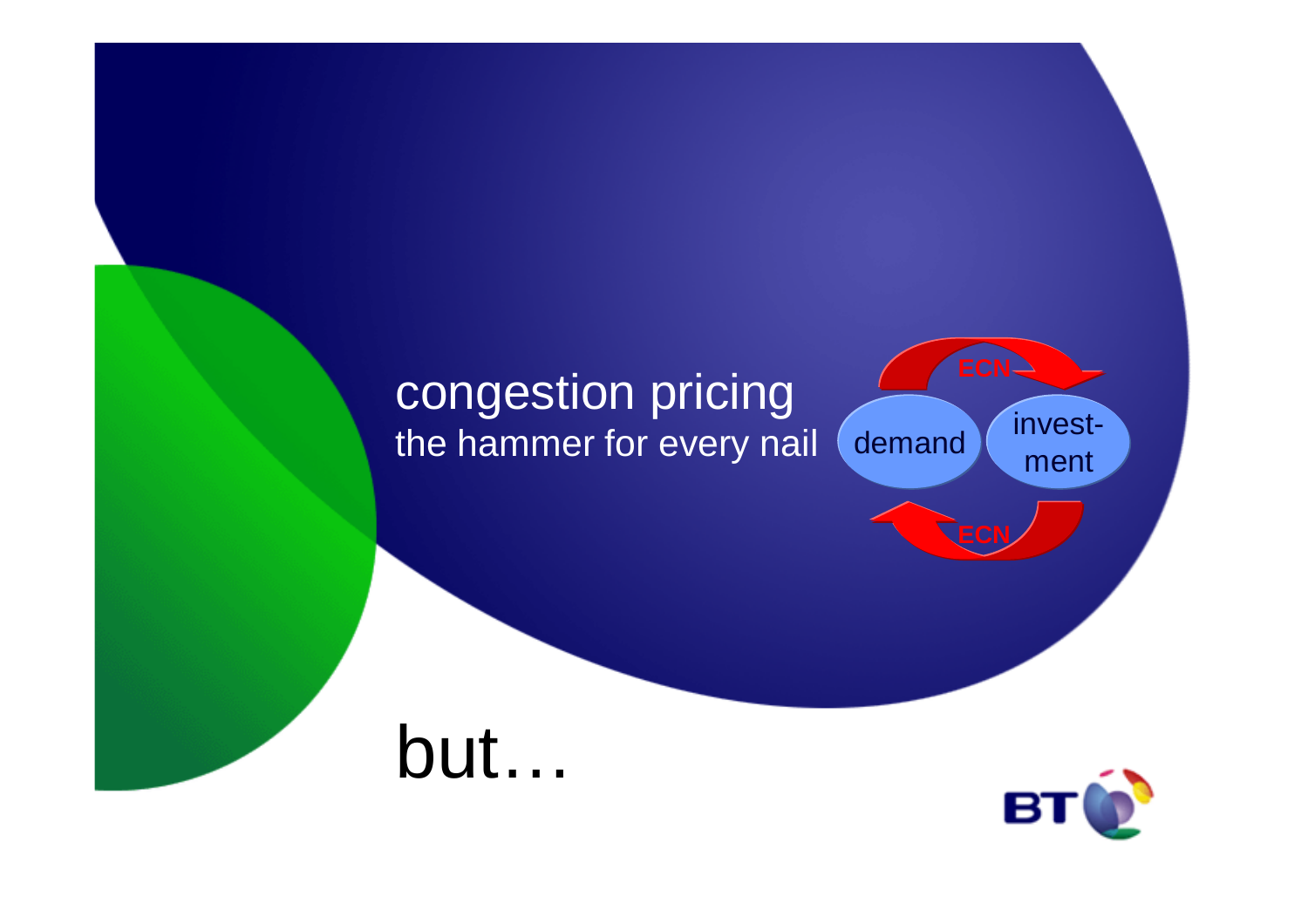- -
	-
	-

![](_page_23_Picture_6.jpeg)

- -
	-
- the sting<br>
 congestion price<br>
 the minimum price at any time to keep each route fully utilised<br>
 the price you would expect under perfect competition<br>
 investment incentives: poor commoditised<br>
 saving graces<br>
 com

![](_page_23_Picture_11.jpeg)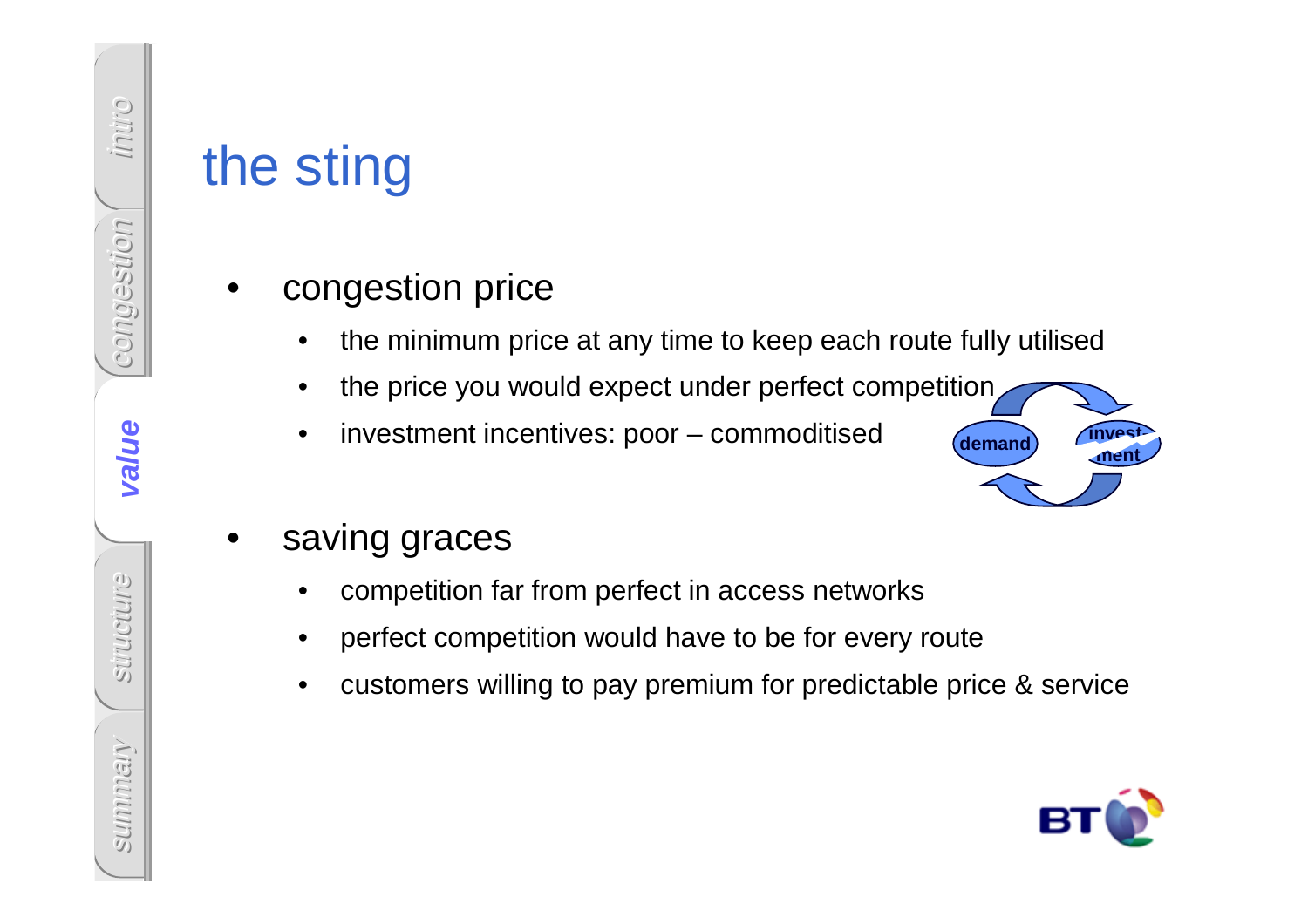# Price discrimination by value: feasibility?<br>
inference vs. hiding<br>
•• value is task-specific not application-specific [Bouch01] •• SMS 10p/100B<br>
–• remote collaboration vs. talking head<br>
–• declory-style bok-ups vs. brow

- -
- 
- 
- 
- - $\mathbf{x}$ expensive
	- $\pmb{\times}$  regulatory issues
		- $\mathbf{x}$ anti-trust
		- $\boldsymbol{\mathsf{x}}$ anti-competitive behaviour
		- common carrier immunity threatened
	- $\mathbf x$ routine encryption (VPNs, e-commerce) thwarts
	- $\mathbf x$ knowledgeable customers can thwart (encryption)
	- $\checkmark$ mass market likely to be naïve
	- $\boldsymbol{\mathsf{x}}$ even naïve customers eventually notice cheaper identical service
	- $\mathbf x$ edge networks not naïve – will hide value from interior networks
- SMS 10p/100B
	- £1k /1MB audio track?
	- £1M /1GB video?
- • per session QoS
	- request to network for specific QoS reservation
	- $\checkmark$  network can infer broad task family (e.g. audio or video)
	- $\pmb{\times}$  edge networks will hide value from interior networks

![](_page_24_Picture_24.jpeg)

intro

congestion

value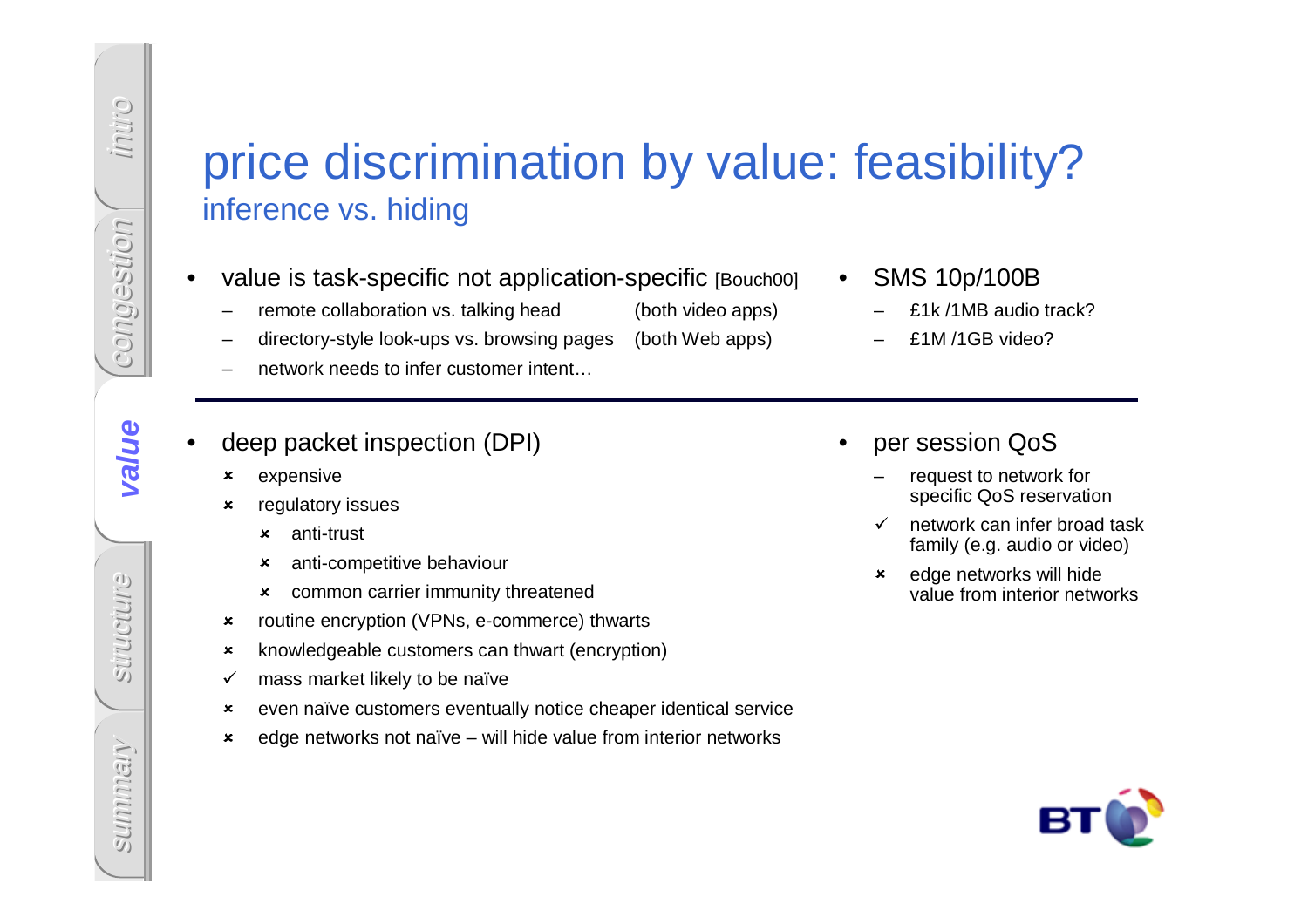![](_page_25_Figure_0.jpeg)

![](_page_25_Picture_1.jpeg)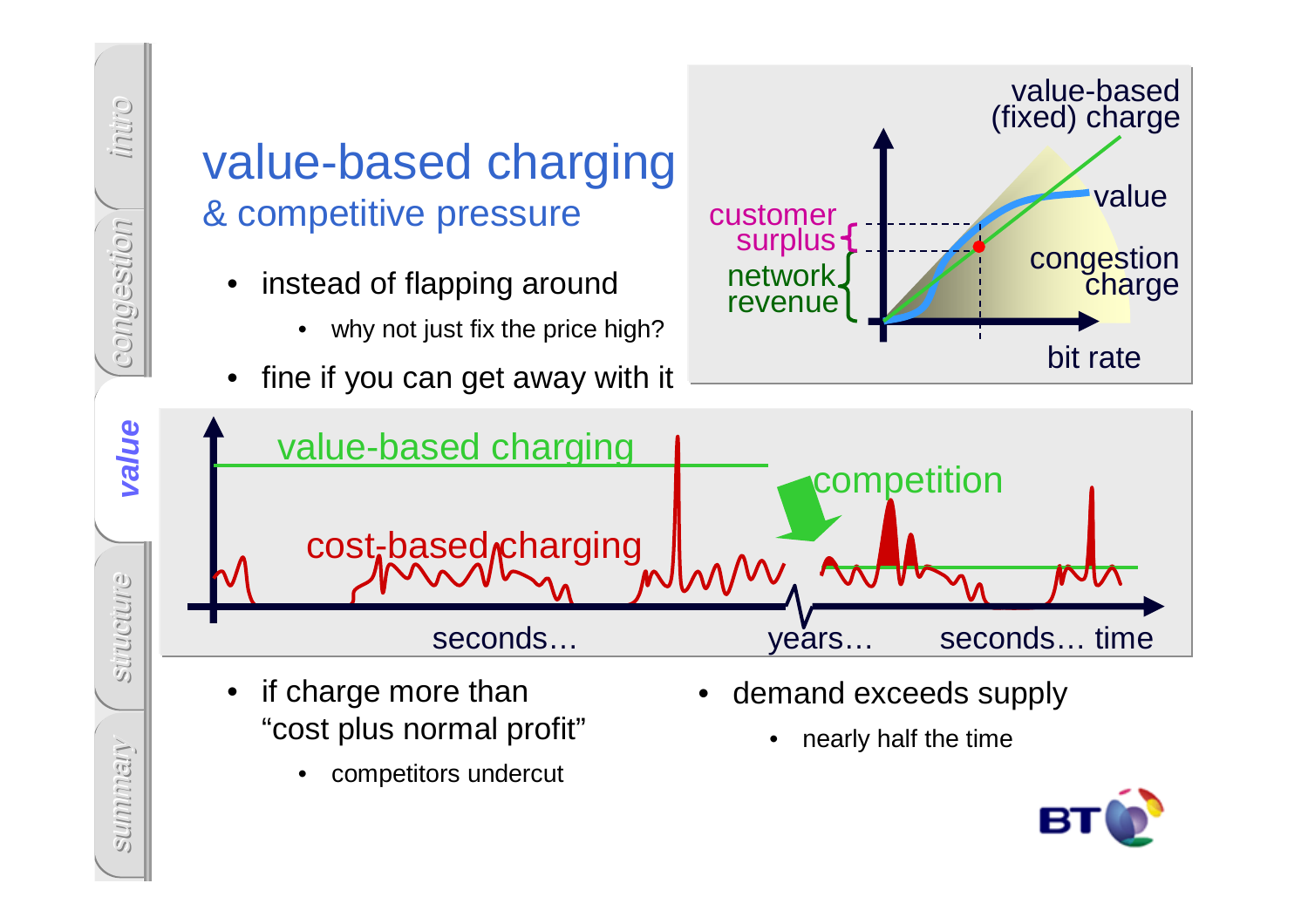# Value-based capacity charge<br>
• two-part tariff<br>
• capacity & usage (congestion or an approximation to it)<br>
• capacity charge encourages stickiness<br>
• to switch providers based on usage price<br>
• you must hold multiple subsc

- 
- -
	-

- 
- 
- 
- 

![](_page_26_Picture_12.jpeg)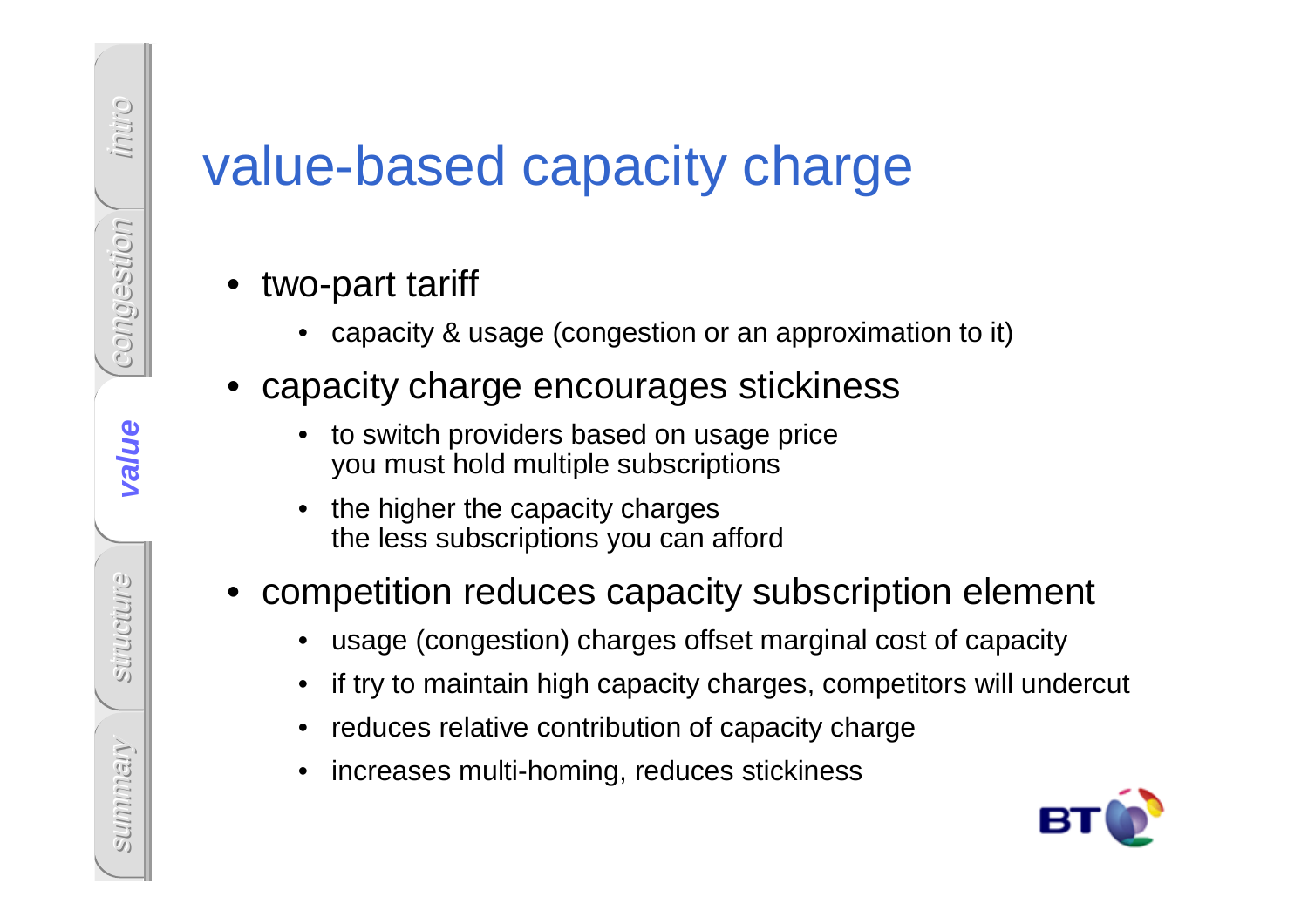- $\boldsymbol{\eta} \boldsymbol{X} + \lambda \boldsymbol{Q}$  to receiving domain per accounting period
- • $X$  is capacity  $@$  price  $\eta$
- ••  $\mathit{Q}$  is QoS/usage-related (volume, congestion)  $\mathit{\textcircled{Q}}$  price  $\lambda$
- •both prices relatively fixed
- $\bullet\;$  usage related price  $\lambda\geq 0$  (safe against 'denial of funds')

![](_page_27_Figure_7.jpeg)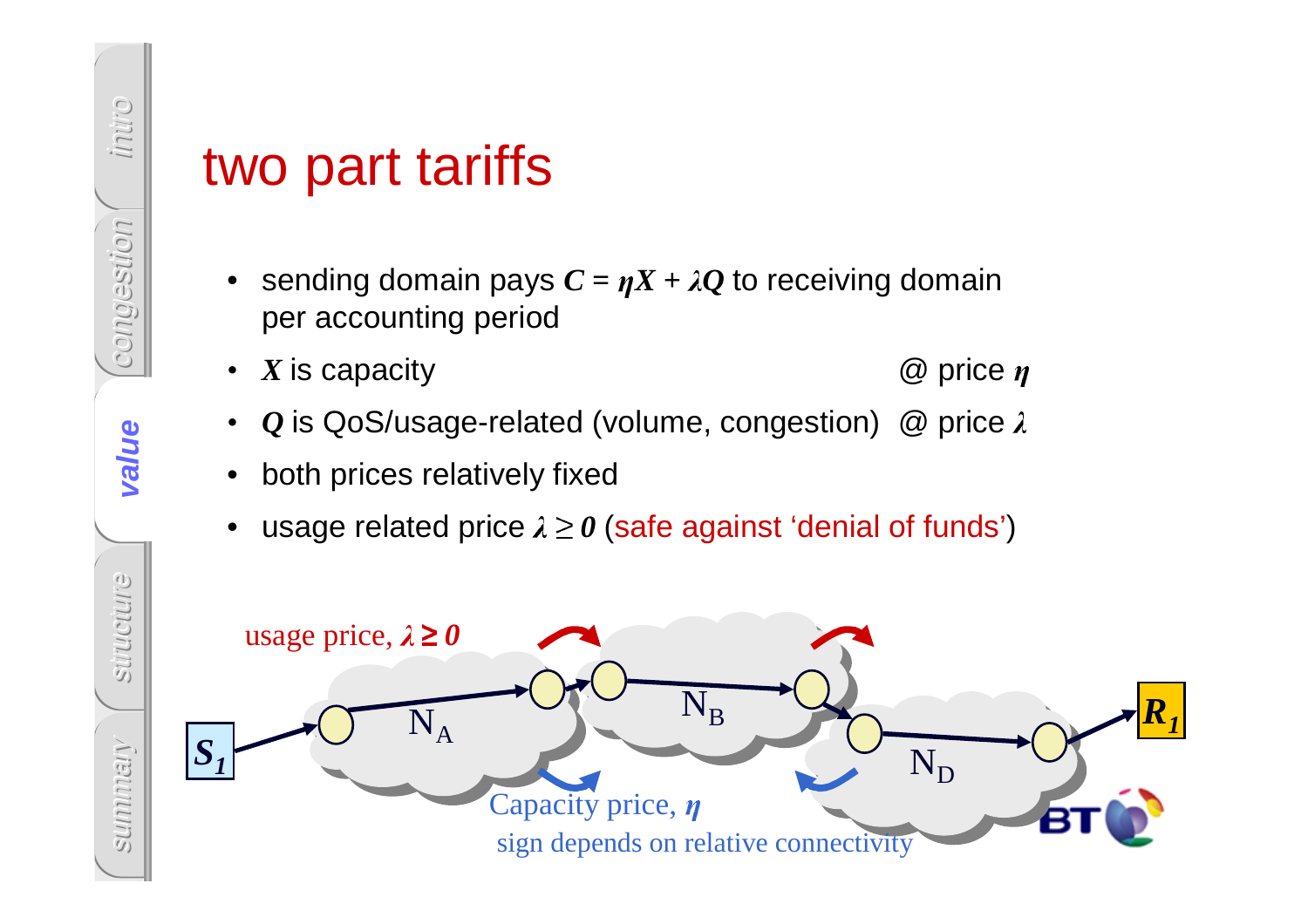- 
- 
- 
- -
- -
	-
	-
- -
	-

![](_page_28_Picture_15.jpeg)

![](_page_28_Picture_16.jpeg)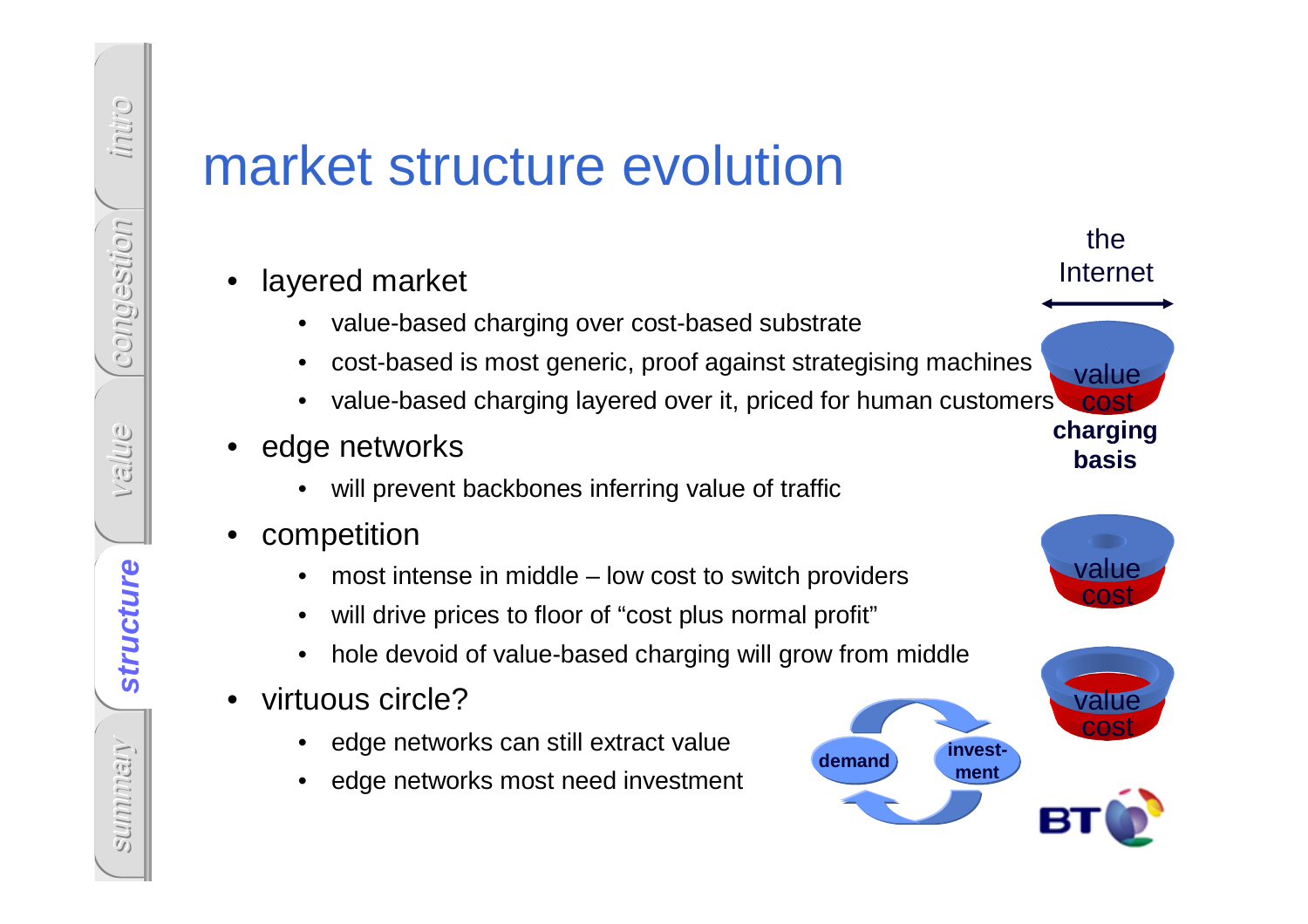- -
- googly: watch your backs<br>
 commoditisation can move fast, once it's feasible<br>
 Cos commoditisation is now teasible<br>
 the Web commoditised data transport for a huge<br>
number of applications<br>
 TCP just quietly gets on wit
	-
	- -

![](_page_29_Picture_7.jpeg)

![](_page_29_Picture_8.jpeg)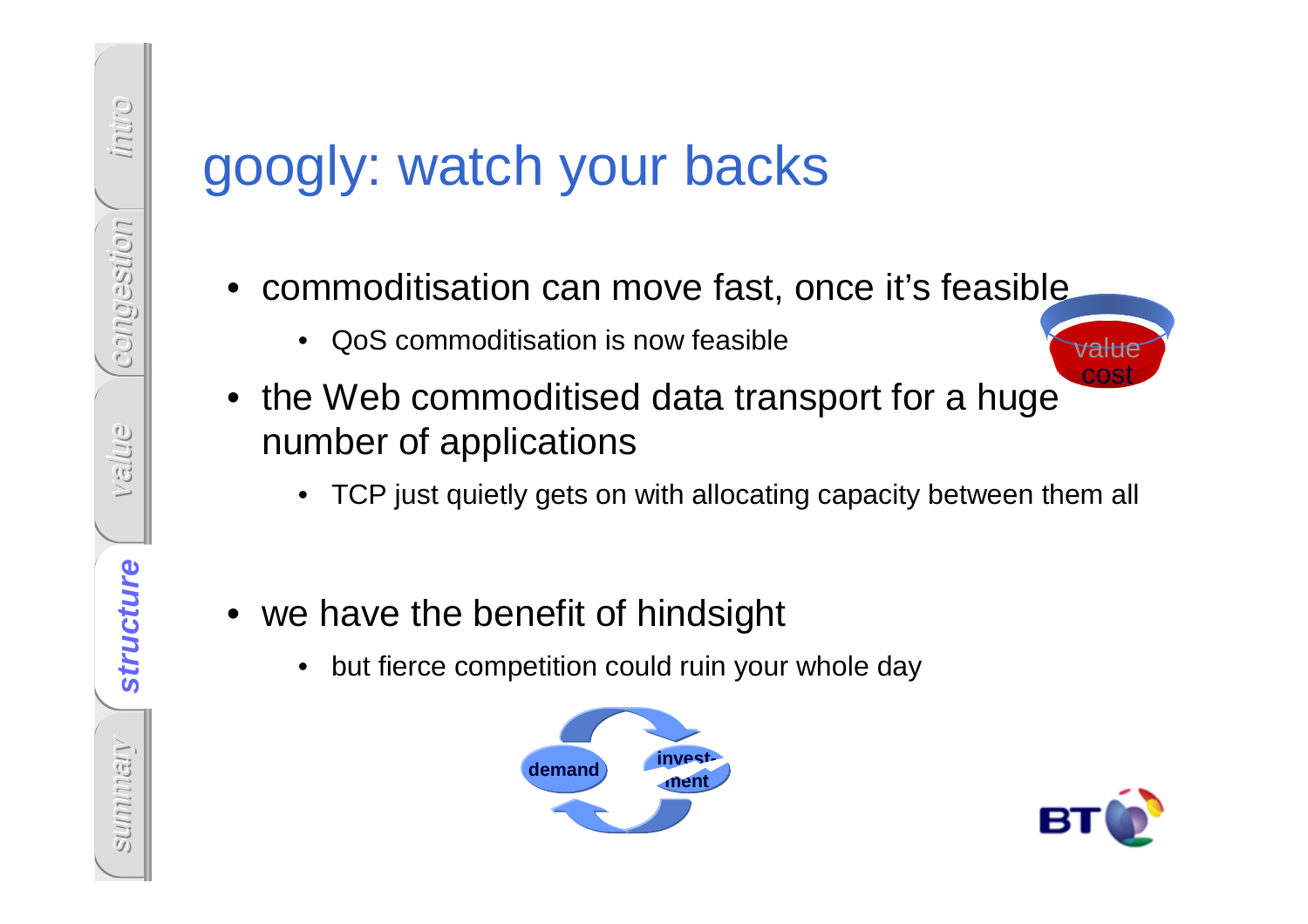- 
- Summary<br>
 congestion pricing is a hammer for every nail<br>
 hole in value-based charging will grow outwards<br>
 congestion (cost-based) pricing layered beneath<br>
 coordinates cost sharing between the networks<br>
 edge networ
	- -
		- •**(spare slides: how broadband access operators share value over this hole)**
	- edge networks

•

**investment**

**ECN**

**ECN**

**demand**

- •need most investment and can capture most value
- googly: market might commoditise fast
	- •feasible with latest congestion control advances
	- reducing role for subscription charging: more multi-homing

![](_page_30_Picture_12.jpeg)

![](_page_30_Picture_13.jpeg)

costvalue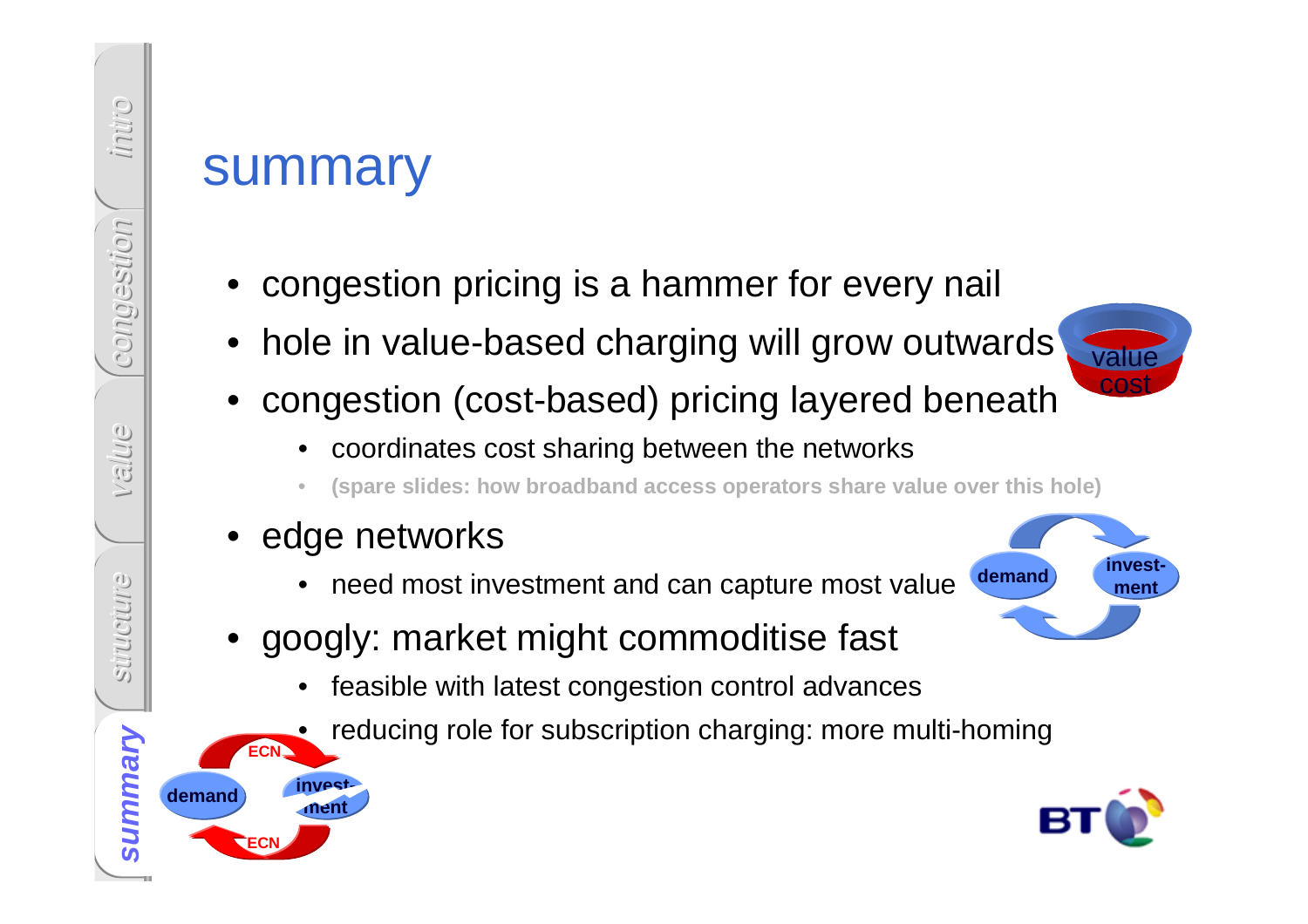- 
- 
- 
- 
- TeferenceS<br>
Sample Technology Scott Shenker. Fundamental design issues for the future Internet.<br>
Technology David Hands (Ed.). M3I user experiment results. Deliverable 15 Pt2,<br>
M3I Eu Vth Framework Project IST-1999-11429,
	- Market Managed Multi-service Internet consortium <http://www.m3i.org/>

![](_page_31_Picture_8.jpeg)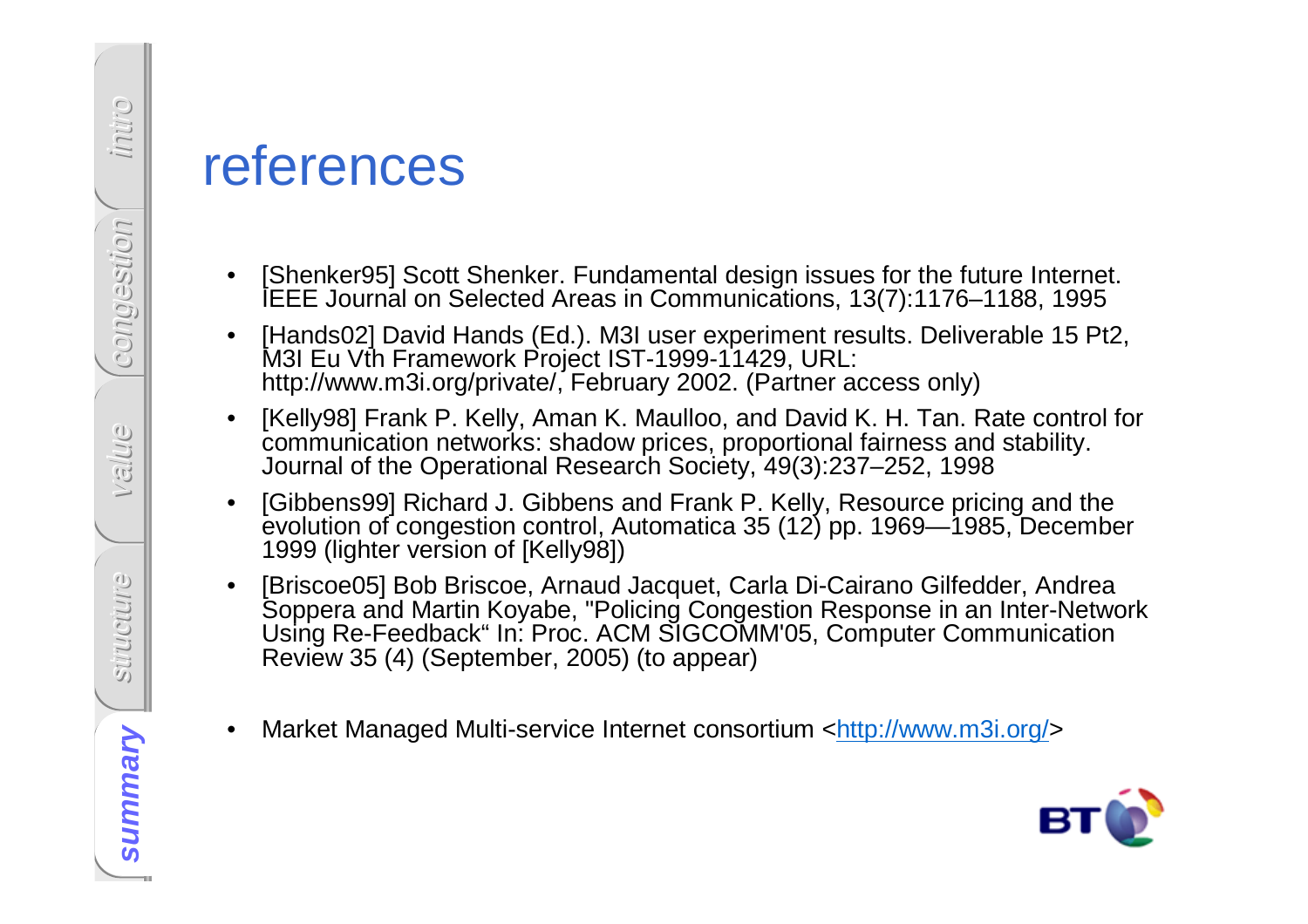# bridging the value-hole

spare slides

![](_page_32_Picture_2.jpeg)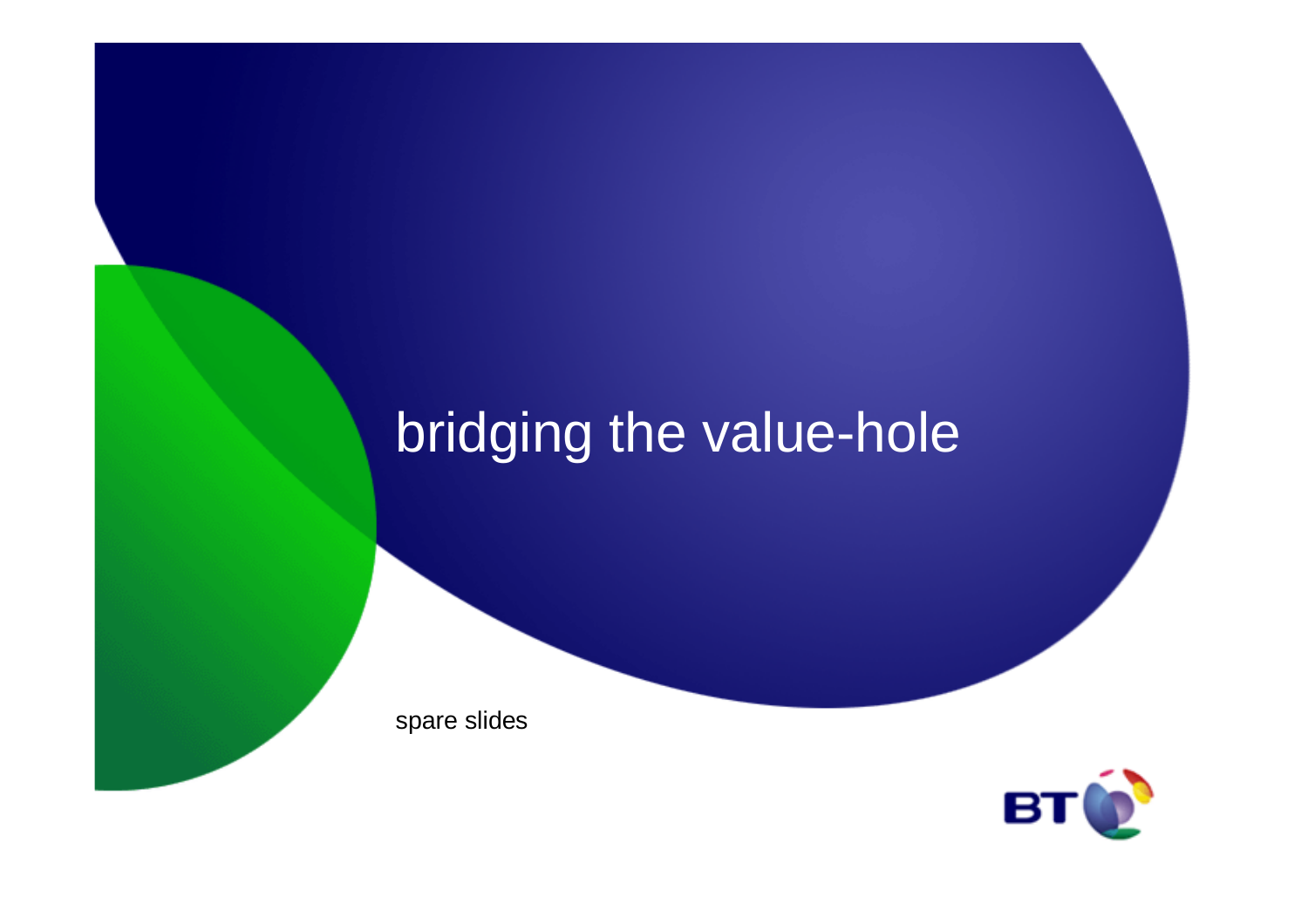![](_page_33_Figure_0.jpeg)